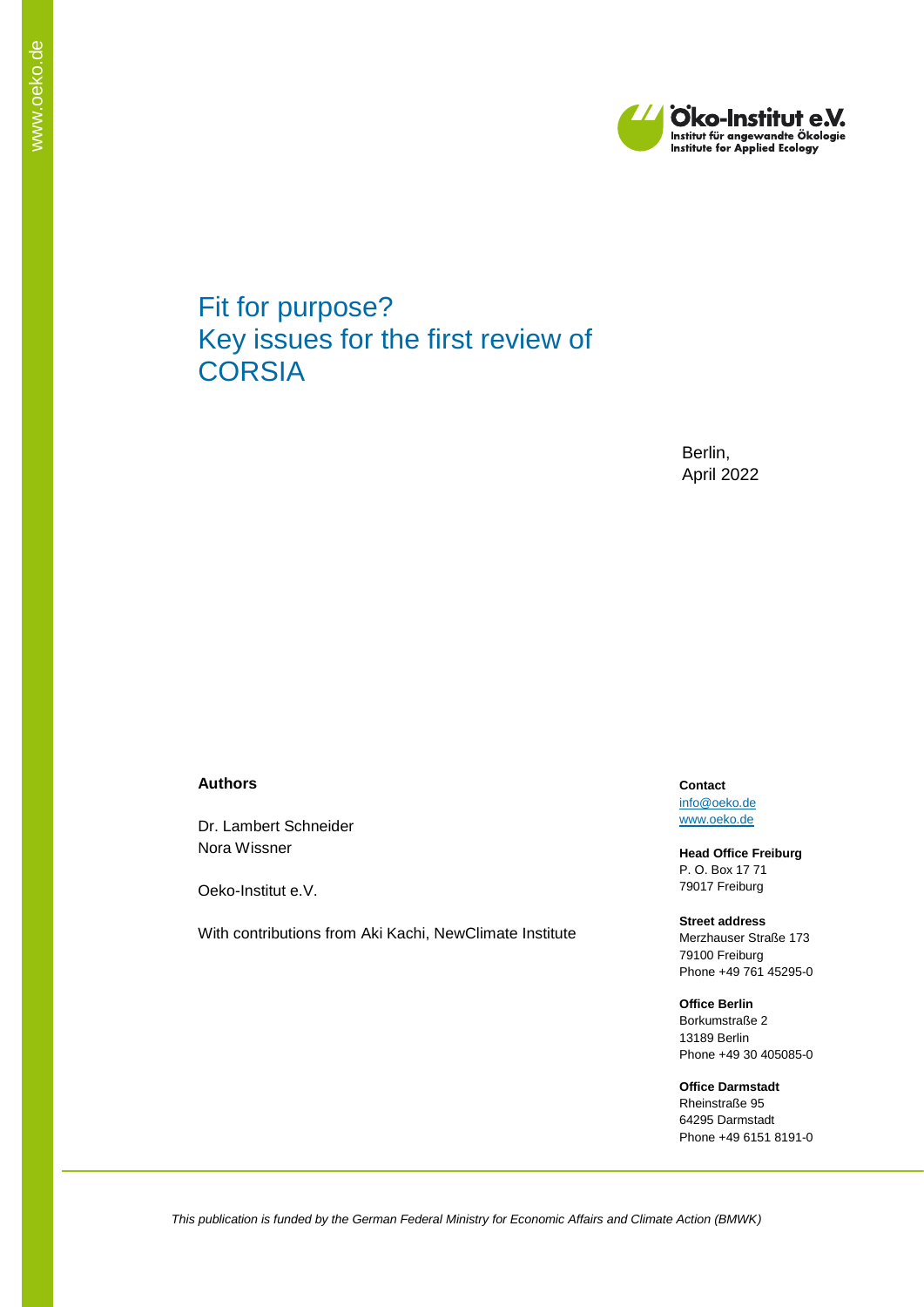*This publication is funded by the German Federal Ministry for Economic Affairs and Climate Action (BMWK)*

Implemented by



#### **Impressum**

| Publisher:                            | Oeko-Institut e.V.                                                          |
|---------------------------------------|-----------------------------------------------------------------------------|
| Editors and<br>Project<br>Management: | Lydia Ondraczek (GIZ),<br>Dennis Tänzler (adelphi), Denis Machnik (adelphi) |
| Authors:                              | Dr. Lambert Schneider, Nora Wissner                                         |
|                                       | With contributions from Aki Kachi, NewClimate Institute                     |
| Date:                                 | 01.04.2022                                                                  |

This paper has been commissioned by the Deutsche Gesellschaft für Internationale Zusammenarbeit (GIZ) GmbH on behalf of the German Federal Ministry for Economic Affairs and Climate Action (BMWK)

#### **Disclaimer**

The analysis, results and recommendations in this paper, funded by the Federal Ministry for Economic Affairs and Climate Action (BMWK), represent the opinion of the authors and are neither necessarily representative of the position of the funder nor of the Gesellschaft für Internationale Zusammenarbeit (GIZ GmbH).

#### **Acknowledgements**

The authors wish to thank the Federal Ministry for Economic Affairs and Climate Action (BMWK) and the Gesellschaft für Internationale Zusammenarbeit (GIZ) for their contribution in defining specific trends and topics of analysis and for sharing their insights and experiences. Needless to say, this does not imply that they endorse the analysis or recommendations included in the publication.

#### **Suggested Citation**

Schneider, Lambert; Wissner, Nora (2022): Fit for purpose? Key issues for the review of CORISA. Oeko-Institut.

© 2022 Oeko-Institut e.V.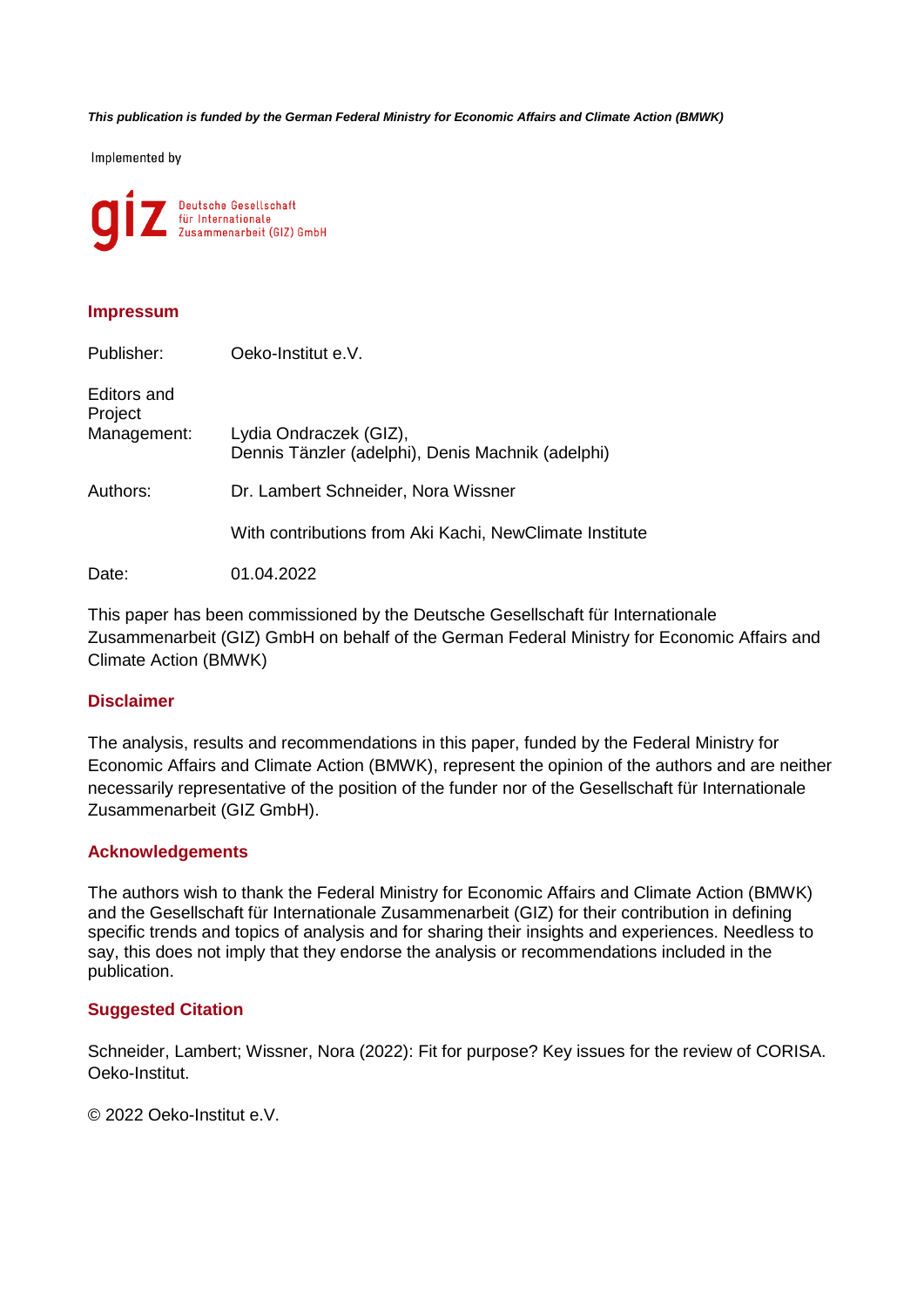# **Table of Contents**

|                         | <b>Summary table</b>                                                       | 4  |
|-------------------------|----------------------------------------------------------------------------|----|
| 1                       | <b>Introduction</b>                                                        | 5  |
| $\overline{2}$          | A long-term goal for ICAO                                                  | 6  |
| 2.1                     | Addressing aviation's full climate impact                                  | 6  |
| 2.2                     | Aligning ICAO's long-term goal with the Paris Agreement                    | 9  |
| $\overline{\mathbf{3}}$ | Key aspects for the review of CORSIA                                       | 11 |
| 3.1                     | <b>CORSIA's goals and trajectory</b>                                       | 11 |
| 3.1.1                   | Aligning goal and trajectory with a long-term goal and the Paris Agreement | 11 |
| 3.1.2                   | <b>Baseline</b>                                                            | 11 |
| 3.1.3                   | Coverage of routes                                                         | 12 |
| 3.1.4                   | Scope of emissions                                                         | 13 |
| 3.2                     | <b>CORSIA Eligible Fuels (CEF)</b>                                         | 13 |
| 3.3                     | <b>Quality of carbon credits</b>                                           | 15 |
| 3.3.1                   | Vintage restrictions                                                       | 16 |
| 3.3.2                   | Additionality                                                              | 16 |
| 3.3.3                   | Robust quantification of emission reductions and removals                  | 17 |
| 3.3.4                   | Addressing non-permanence                                                  | 17 |
| 3.3.5                   | Avoiding double counting                                                   | 18 |
| 4                       | <b>Conclusions</b>                                                         | 19 |
|                         | <b>List of References</b>                                                  | 20 |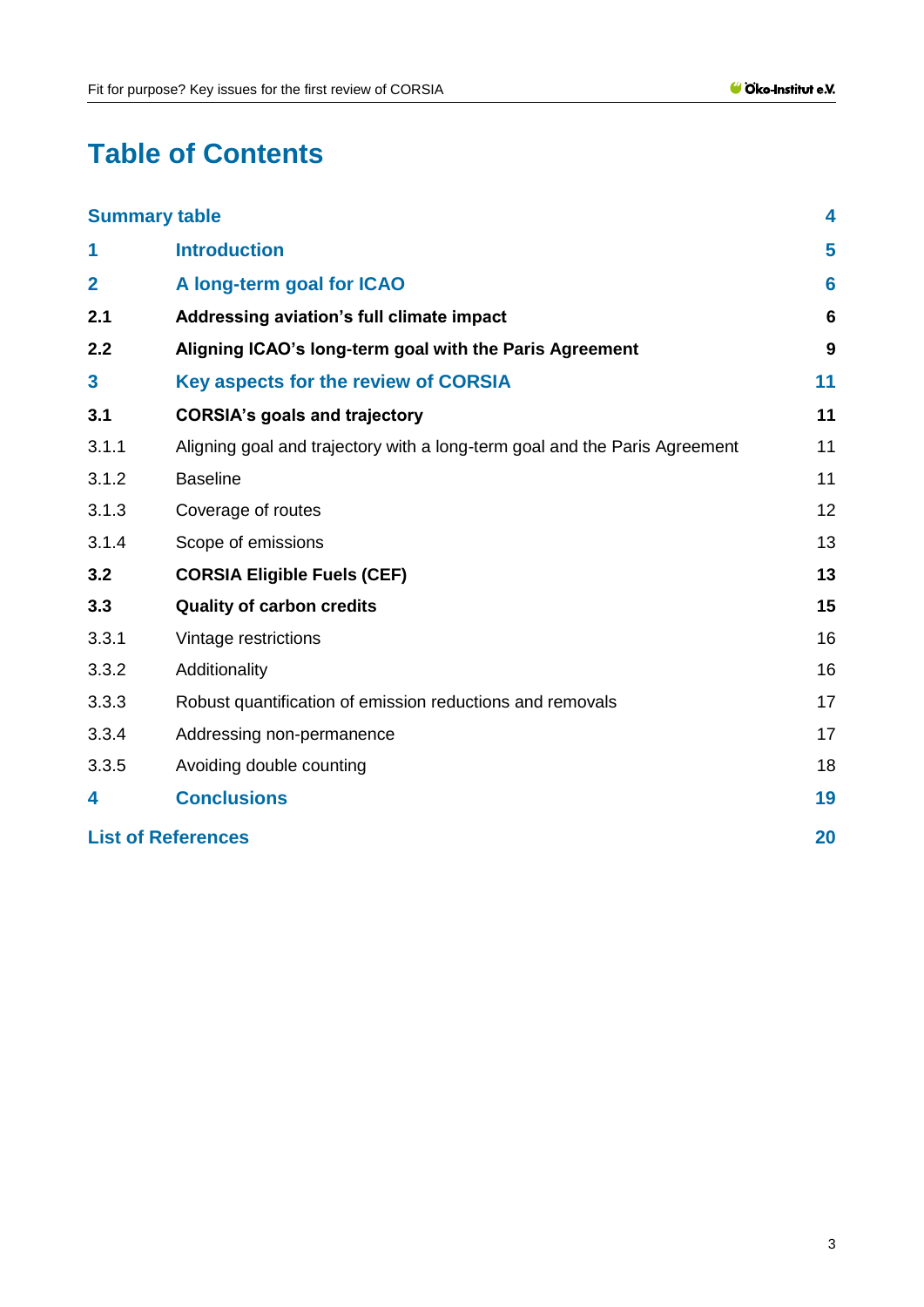# <span id="page-3-0"></span>**Summary table**

### **Key areas of review for CORSIA**

#### **Long-term goal for ICAO**

• To achieve the objectives of the Paris Agreement, adopt a long-term goal of climate neutrality and zero in-sector  $CO<sub>2</sub>$  emissions by 2050, with offsetting used only to compensate for any residual non- $CO<sub>2</sub>$  effects in 2050.

### **Alignment of CORSIA with a long-term goal**

- Shift ICAO's focus from using offsetting as a key emission reduction measure to using insector measures and align CORSIA with the long-term goal. Revise CORSIA accordingly by:
	- a) setting an appropriate in-sector  $CO<sub>2</sub>$  emissions reduction target for 2035, in line with the target of zero  $CO<sub>2</sub>$  emissions in 2050;
	- b) adopting a *net* zero emissions target for 2035, including the possibility to use offsetting; and
	- c) adjusting the emissions trajectory up to 2035 accordingly.
- For all phases after 2023, define a pathway towards net zero emissions by 2035, starting from the average of 2019/2020.

#### **Addressing the full climate impact of aviation**

- Start monitoring non-CO<sub>2</sub> effects.
- Adopt policies that reduce non- $CO<sub>2</sub>$  effects such as re-routing in the near-term.
- Require that any residual non- $CO<sub>2</sub>$  effects are offset after 2030.

### **CORSIA eligible fuels**

- Introduce an overall minimum quota for sustainable alternative fuels to ensure the necessary uptake of these fuels in line with the 2035 and 2050 emission targets.
- Only allow sustainable aviation fuels and abandon lower carbon aviation fuels for compliance.
- Strengthen minimum greenhouse gas reduction requirements.

#### **Quality of carbon credits**

- Vintage restrictions: emissions units eligible from 2024 onwards should come from projects for which the investment decision was taken after ICAO's decision on unit eligibility.
- Additionality: limit eligibility to project types with a high assurance of additionality.
- Non-permanence: considerably strengthen the requirements for addressing reversals, including by monitoring and compensating for reversals for 100 years, and exclude activities with high risks.

#### **Transparency**

• Enhance the transparency throughout ICAO, including its decision making.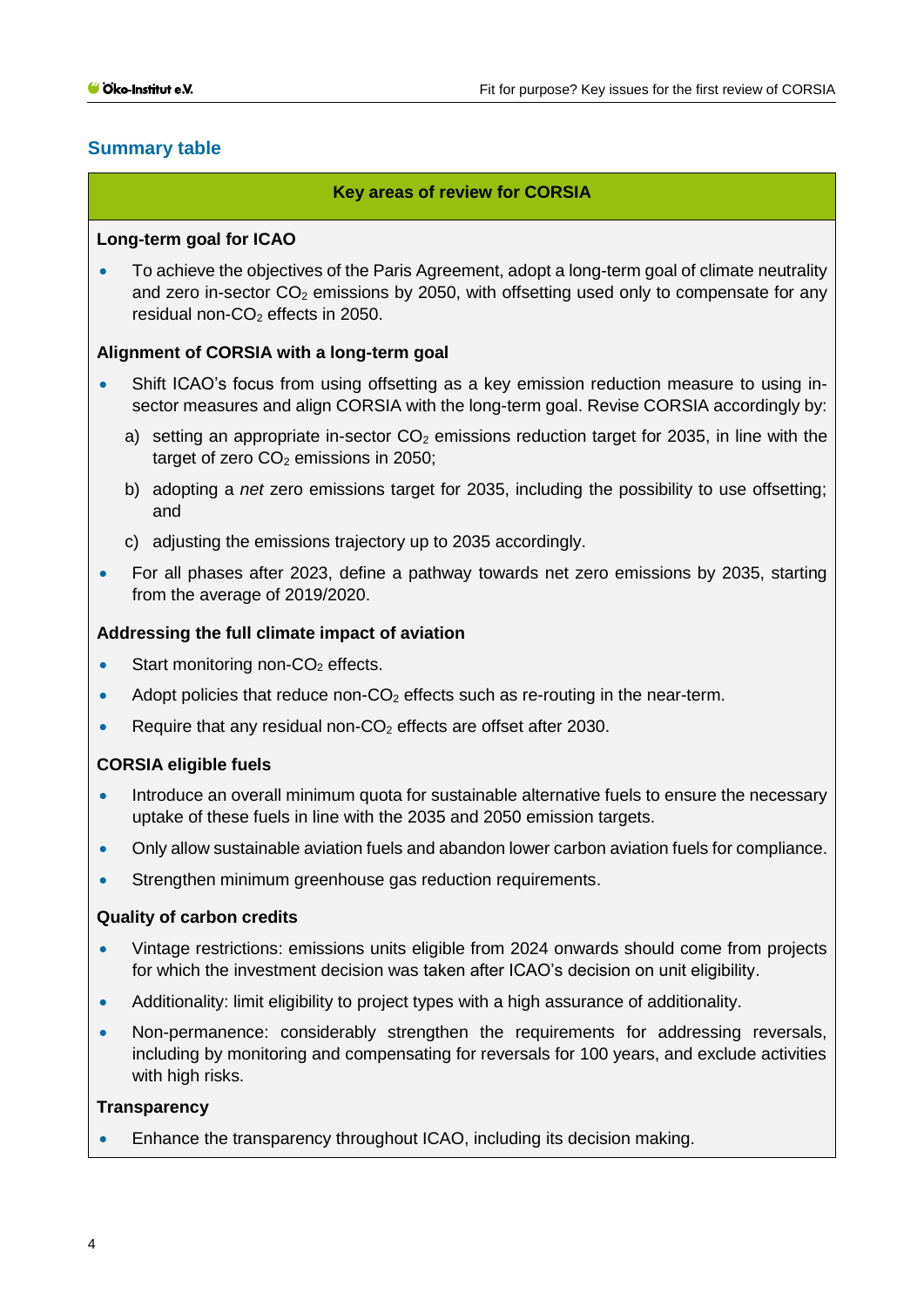## <span id="page-4-0"></span>**1 Introduction**

Aviation is an important driver of climate change. The sector was responsible for about 2.4% of global anthropogenic  $CO<sub>2</sub>$  emissions in 2018 and  $-$  despite a significant decline due to the COVID-19 pandemic – air travel is expected to grow further in the future. Moreover, aviation's climate impact goes well beyond  $CO<sub>2</sub>$  emissions:  $CO<sub>2</sub>$  emissions only contribute about one third to aviation's effect on global warming, the rest is caused by so-called non- $CO<sub>2</sub>$  effects [\(Lee et al. 2021\).](#page-23-0)

During the negotiations for the Kyoto Protocol in 1997, countries agreed that greenhouse gas (GHG) emissions from international aviation and maritime transport would not be included in the national climate targets of industrialised countries under the Kyoto Protocol. Instead, the International Civil Aviation Organization (ICAO) was tasked with addressing these emissions [\(UNFCCC 1998\).](#page-24-0) While emissions from international aviation were not included in targets under the Kyoto Protocol, the Paris Agreement is applicable to all anthropogenic greenhouse gas emissions not controlled under the Montreal Protocol and thus includes emissions from international aviation. To date, however, only the EU considers including emissions from international aviation in its Nationally Determined Contribution (NDC).

In 2016, the ICAO Assembly adopted the Carbon Offsetting and Reduction Scheme for International Aviation (CORSIA) to achieve its goal of 'carbon-neutral growth' from 2020 onwards [\(ICAO 2016\).](#page-21-0) CORSIA's aim is to compensate for any  $CO<sub>2</sub>$  emissions above a baseline of the average  $CO<sub>2</sub>$ emissions from the years 2019 and 2020. For its pilot phase from 2021 to 2023, the baseline was changed to the year 2019 in response to the decline in 2020 emissions due to the COVID-19 pandemic. The scheme only covers flights on international routes between participating countries. CORSIA is part of ICAO's so-called 'basket of measures' to reduce emissions which consists of the following measures:

- technical and operational measures to increase fuel efficiency;
- the use of sustainable aviation fuels (SAF); and
- the purchase of carbon offsets (CORSIA).

The scheme has a timeline from 2021 to 2035 and is divided into three phases: a voluntary pilot phase (2021-2023); a phase one (2024-2026) with voluntary participation; and a mandatory phase two (2027-2035). Over the past years, ICAO adopted detailed rules for the implementation of CORSIA.

While CORSIA is the first international agreement to address emissions for a sector, it has also been heavily criticised for its shortcomings, including the lack of ambition of its goal of 'carbon-neutral growth,' the coverage of  $CO<sub>2</sub>$  emissions only, the limited participation in the voluntary phase, the quality of the eligible carbon credits, and its weaknesses in terms of ensuring compliance and enforceability [\(ICF Consulting et al. 2020](#page-22-0)[; Broekhoff et al. 2020](#page-19-1)[; Siemons et al. 2021\).](#page-24-1)

Considering these shortcomings, CORSIA would need to be substantially reformed to reduce emissions from international aviation. The upcoming review of CORSIA in 2022 is an opportunity to consider "*improvements that would support the purpose of the Paris Agreement, in particular its long-term goals*" [\(ICAO 2016, p. 6\).](#page-21-0) In addition to CORSIA, other ICAO technical bodies are pursuing climate mitigation measures under several other workstreams. These include workstreams on the use of SAF in the Fuels Task Group (FTG) of the Committee on Aviation Environmental Protection (CAEP) and the consideration of the adoption of a long-term aspirational goal (LTAG). A reform of CORSIA is interlinked with, and depends on, these other processes.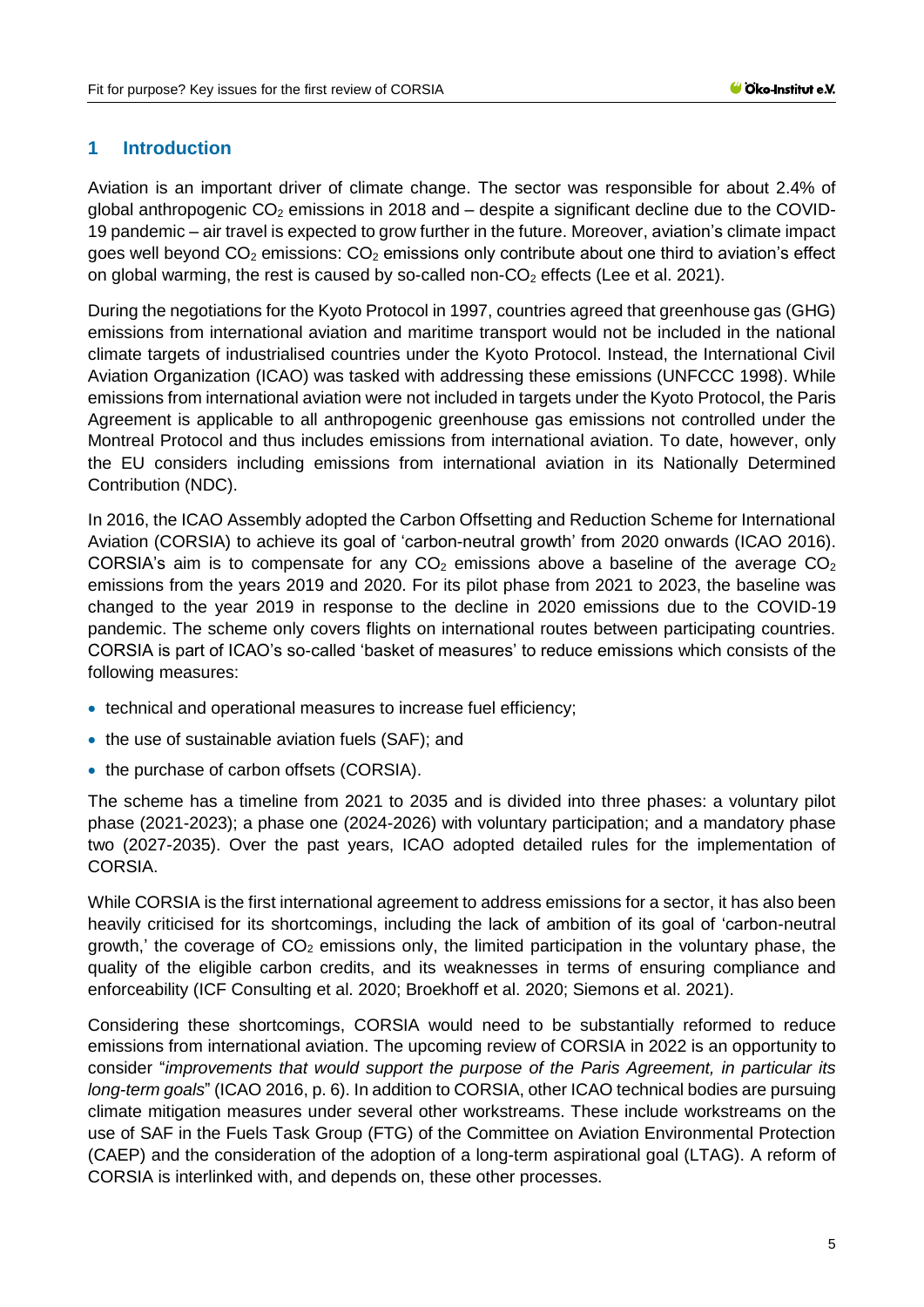This paper aims to contribute to the forthcoming review of CORSIA by identifying key issues that should be addressed in relevant ICAO decision making bodies. As the discussion on the LTAG is closely interlinked with the review of CORSIA, the paper starts by discussing options for a long-term goal under ICAO. Moreover, this paper is written from the viewpoint of what would be necessary to make CORSIA an effective climate mitigation tool and to align it with the goals of the Paris Agreement, noting that there are difficulties to make progress on this complex and highly debated issue under ICAO. Given these difficulties, it is important that domestic policies complement international efforts under ICAO and that any decisions taken by ICAO do not undermine the adoption of more ambitious policies at domestic level.

# <span id="page-5-0"></span>**2 A long-term goal for ICAO**

To reach the goals of the Paris Agreement, emissions need to be rapidly reduced in all sectors to achieve a balance between emissions and removals as soon as possible [\(Masson-Delmotte et al.](#page-23-1)  [2021\).](#page-23-1) A growing number of countries, jurisdictions and companies are therefore adopting long-term climate goals, usually net zero emissions or climate neutrality targets. Such long-term goals are important because they set a vision which can shape the adoption of pathways and policies needed to achieve these goals.

The adoption of a long-term climate goal is also an important ongoing debate under ICAO and in the aviation industry. To date, ICAO has only set a goal of carbon neutral growth from 2020 onwards [\(ICAO 2013\),](#page-22-1) with CORSIA serving as the main measure to achieve this target. However, CORSIA does not address the long term – notably, the scheme is currently planned to terminate in 2035. Other actors in the realm of aviation have already adopted long-term goals.

ICAO is set to consider a long-term target at its next Assembly in 2022. At its 40<sup>th</sup> session in 2019, the ICAO Assembly requested the ICAO Council to continue to explore the feasibility of "*a long-term global aspirational goal for international aviation*" [\(ICAO 2019d, p. 1\).](#page-21-1) At the 41st session in 2022, studies on the feasibility and impact of any proposed long-term goals should be presented. Until then, the CAEP conducts workshops, stakeholder consultations and analysis.

Adopting a long-term target in 2022 would be just in time to inform the global stocktake (GST) process due in 2023 under the Paris Agreement. The GST is part of the Paris Agreement's ambition mechanism, which should ensure that Parties take more action over time to achieve the long-term goals of the Paris Agreement. A long-term target could influence the next round of NDCs and potentially the inclusion of international aviation emissions in NDCs.

This paper discusses two key issues for the consideration of a long-term goal and its implications for CORSIA: addressing aviation's full climate impact (section [2.1\)](#page-5-1), aligning the long-term goal with the Paris Agreement (section [2.2\)](#page-8-0).

# <span id="page-5-1"></span>**2.1 Addressing aviation's full climate impact**

ICAO's current climate goals only address  $CO<sub>2</sub>$  emissions and not the entire climate impact of aviation. Aviation releases more gases than just  $CO<sub>2</sub>$ . The climate impacts caused by non- $CO<sub>2</sub>$  emissions have a net warming effect and are estimated to be responsible for about two thirds of the net radiative forcing of aviation globally, depending on the metrics used to compare these climate effects [\(Lee et al. 2021\).](#page-23-0) These non- $CO<sub>2</sub>$  effects have different spatial and temporal distributions. An overview of the climate impacts from aviation caused by non- $CO<sub>2</sub>$  emissions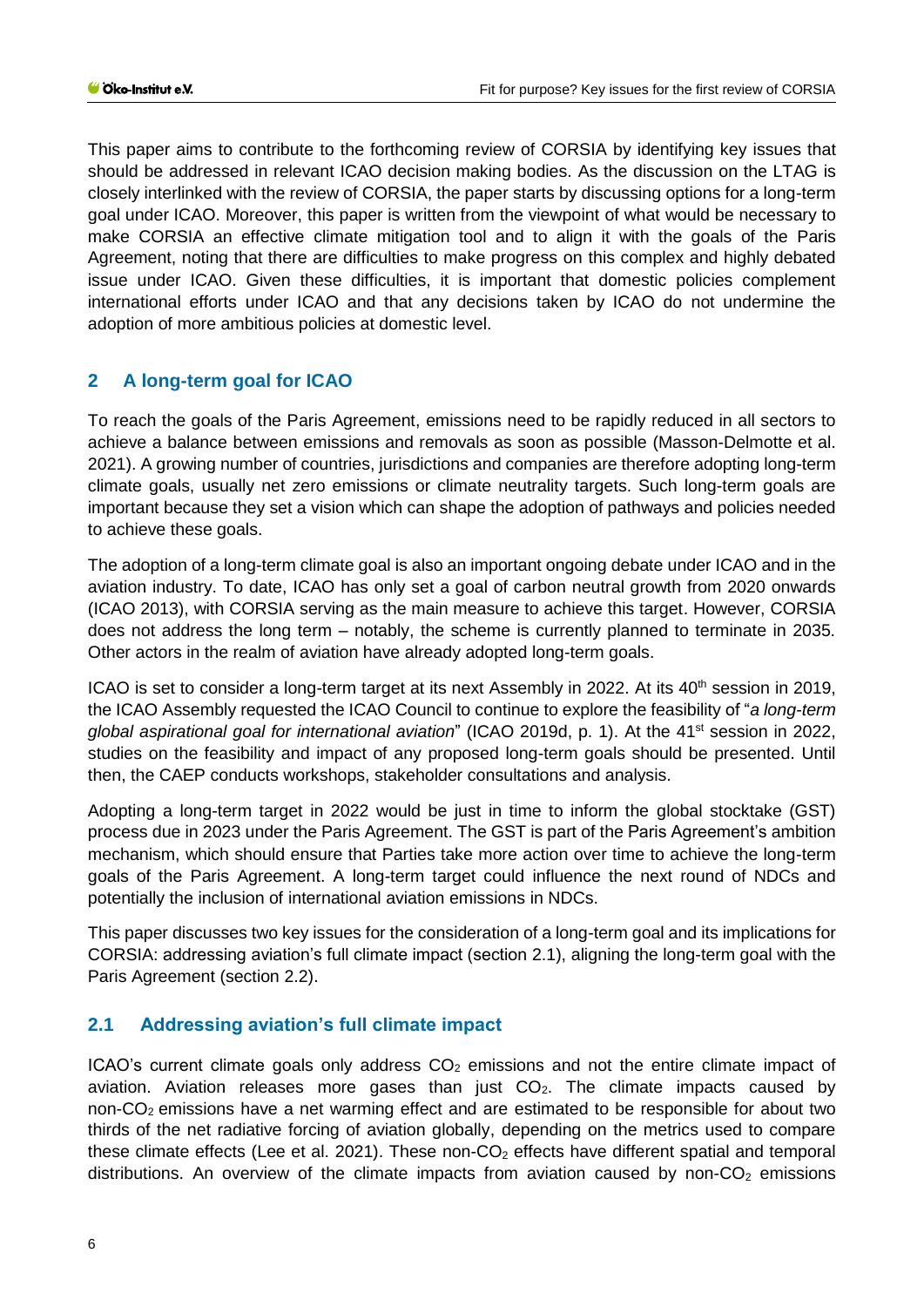compared to  $CO<sub>2</sub>$  emissions is provided in [Table 1.](#page-6-0) For example, contrails and contrail cirrus, i.e. clouds composed of ice crystals that can be generated by aircraft engines at high altitudes, have a strong warming effect; more research is needed, however, on the details of cloud formation [\(EASA](#page-19-2)  [2020](#page-19-2)[; UBA 2019\).](#page-24-2) The breakdown of methane  $(CH_4)$  in the atmosphere by nitrogen oxide  $(NO_x)$  can have a cooling effect whereas  $NO_x$  emissions also contribute to ozone  $(O_3)$  formation with a warming effect on the climate. Generally, the climate impact of non- $CO<sub>2</sub>$  emissions is - in contrast to  $CO<sub>2</sub>$ emissions - not linear to fuel consumption. The overall climate impact of an individual flight thus depends not only on fuel consumption, but also on the specific flight altitude and climatic conditions [\(UBA 2019\).](#page-24-2)

| Emissions /<br>non-CO <sub>2</sub> effect | CO <sub>2</sub> | $NO_{x} \rightarrow O_{3}$<br>increase | $NO_{x} \rightarrow CH_{4}$<br>decrease | $NO_{x} \rightarrow O_{3}$<br>decrease | <b>Sulfate</b><br>aerosols                                    | Soot                                                          | <b>Contrails</b><br>and cirrus<br>clouds                     |
|-------------------------------------------|-----------------|----------------------------------------|-----------------------------------------|----------------------------------------|---------------------------------------------------------------|---------------------------------------------------------------|--------------------------------------------------------------|
| <b>Climate impact</b>                     | Warming         | Warming                                | Cooling                                 | Cooling                                | Cooling                                                       | Warming                                                       | Warming                                                      |
| <b>Duration of</b><br>impact              | Centuries       | Weeks to<br>months                     | Decades                                 | Decades                                | Days to<br>weeks                                              | Days to<br>weeks                                              | Contrails:<br>hours<br>Cirrus<br>clouds:<br>hours to<br>days |
| <b>Spatial</b><br>distribution            | Global          | Continental<br>to global               | Continental<br>to global                | Continental<br>to global               | Continental<br>to global                                      | Local to<br>global                                            | Local to<br>global                                           |
| <b>Scientific</b><br>understanding        | Good            | Fair                                   | Fair                                    | Fair                                   | Direct<br>effects: good<br>Indirect<br>cloud<br>effects: poor | Direct<br>effects: good<br>Indirect<br>cloud<br>effects: poor | Poor to fair                                                 |

## <span id="page-6-0"></span>**Table 1: Climate impact and scientific understanding of CO<sup>2</sup> and non-CO<sup>2</sup> effects**

Source: Derived from [Lee et al.](#page-23-0) [\(2021\)](#page-23-0) an[d Carbon Offsetguide \(2020\)](https://www.offsetguide.org/understanding-carbon-offsets/air-travel-climate/climate-impacts-from-aviation/total-climate-impact-from-aviation/)

Technical and operational measures to reduce non- $CO<sub>2</sub>$  effects include using fuels and combustion techniques that cause fewer non- $CO<sub>2</sub>$  emissions, and the avoidance of spatial or temporal areas where non-CO<sub>2</sub> effects are more likely to occur [\(UBA 2019\).](#page-24-2) An example of the first measure is SAF (e.g. synthetic kerosene), which typically burn more cleanly than conventional fossil fuels and thus cause fewer non-CO<sub>2</sub> effects [\(EASA 2020\).](#page-19-2) An example of the avoidance of certain flight areas would be a reduction of the flight altitude. A recent paper by [Teoh et al.\(2020\)](#page-24-3) found that the diversion of only a small fraction of flights from the original route would bring about a significant reduction of the climate forcing of contrails and induced-cirrus cloudiness in the respective Japanese region. Re-routing, or rather the avoidance of certain climate-sensitive areas, can be regarded as low hanging fruit in reducing the overall climate impact of aviation that could be implemented much faster than other measures.

Currently, there is no global monitoring of aviation's non- $CO<sub>2</sub>$  emissions. Since the ICAO decision to consider only  $CO<sub>2</sub>$  emissions, the research on non- $CO<sub>2</sub>$  effects has advanced. Even though more research is needed on some aspects of non- $CO<sub>2</sub>$  effects [\(Table 1\)](#page-6-0), the net impact of the non- $CO<sub>2</sub>$ emissions is known. In other sectors (like agriculture), there is also uncertainty about emissions, but the climate impact is nevertheless addressed through targets and policies. We therefore recommend that non- $CO<sub>2</sub>$  emissions and their effect on climate should be addressed by ICAO.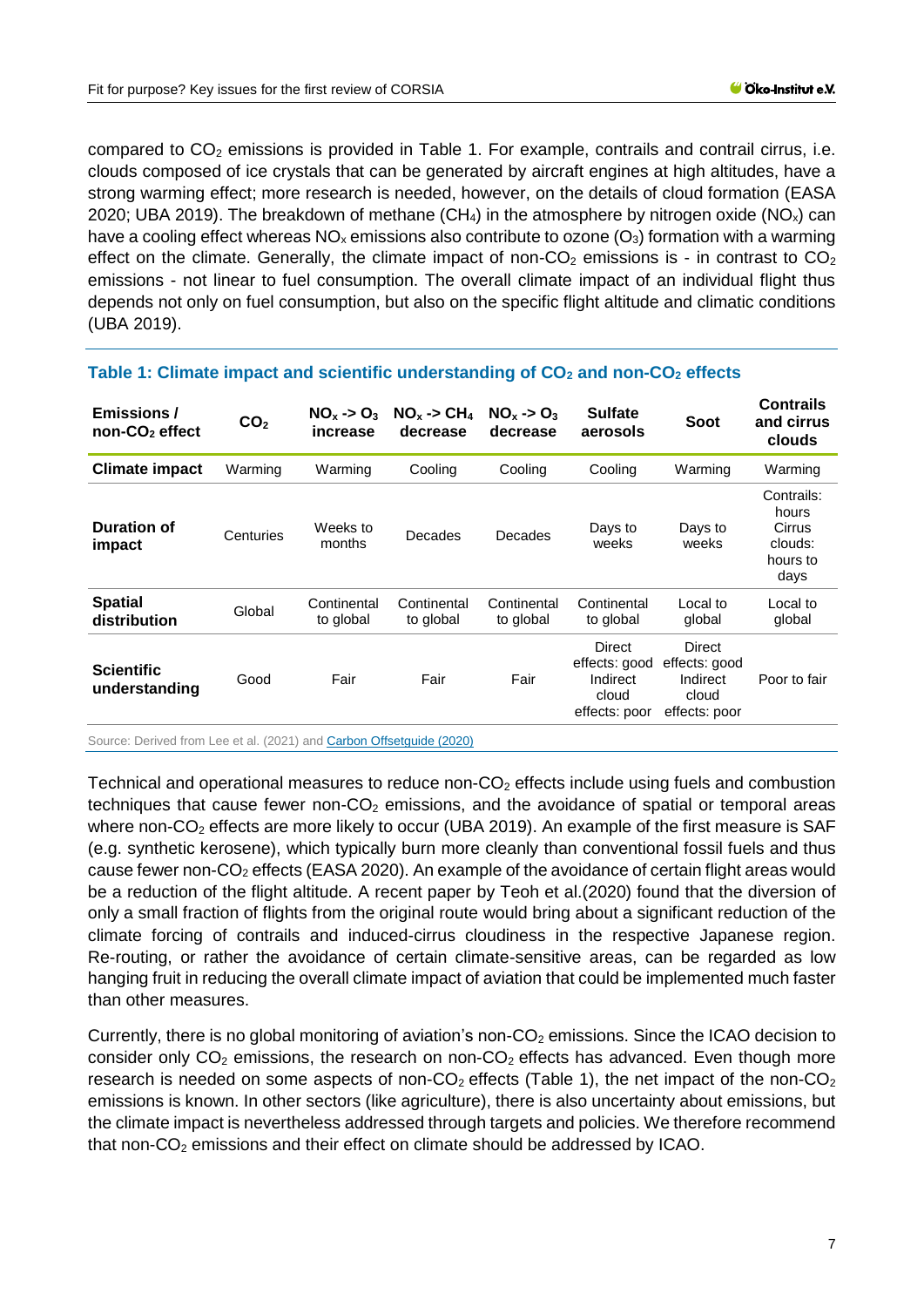There is therefore a need for a monitoring and reporting system. Common calculation methods or metrics will be needed in that regard. A common scale in a monitoring system for non- $CO<sub>2</sub>$  emissions such as CO<sub>2</sub>-equivalents can be useful to capture potential trade-offs resulting from measures to reduce the different emission species and allow for a uniform evaluation [\(EASA 2020, p. 36\).](#page-19-2) One example is fuel-efficient engines which reduce  $CO<sub>2</sub>$  emissions but may produce more  $NO<sub>x</sub>$  (UBA [2019, p. 89\).](#page-24-2)

At the same time, ICAO could implement policies to reduce the non- $CO<sub>2</sub>$  climate impacts of aviation. Several policies can be implemented to address non- $CO<sub>2</sub>$  effects from aviation. [Table 2](#page-7-0) provides an overview of potential policies, including the non- $CO<sub>2</sub>$  effect which they address and their time horizon for implementation. To avoid non- $CO<sub>2</sub>$  emissions in climate-sensitive areas, spatial and temporal no-fly zones (climate-restricted areas) could be established [\(EASA 2020](#page-19-2)[; UBA 2019\).](#page-24-2) Alternatively, a flight through these areas could be imposed with a charge [\(UBA 2019\).](#page-24-2) Furthermore, an aircraftand route-specific  $NO_x$  levy could specifically address  $NO_x$  emissions [\(EASA 2020\).](#page-19-2) With regard to fuels, the maximum limit of aromatics in aviation fuel specifications could be reduced. Fuels with a lower share of aromatic compounds burn more cleanly and emit fewer soot particles. Also, the (mandatory) use of SAF can reduce non- $CO<sub>2</sub>$  effects because SAF typically have a lower aromatics and sulphur content than conventional fossil kerosene [\(EASA 2020, p. 95\).](#page-19-2) [Voigt et al.](#page-24-4) [\(2021\)](#page-24-4) show that blends of SAF with conventional jet kerosene can already significantly reduce contrail cloudiness. We recommend that ICAO urgently begins discussing such potential measures, so that corresponding decisions can be made in a timely manner after a monitoring system has been established.

| <b>Policy</b>                                | Non-CO <sub>2</sub> effects addressed  | Time frame for<br>implementation                           |
|----------------------------------------------|----------------------------------------|------------------------------------------------------------|
| No-Fly zones                                 | Contrail cirrus                        | Short-term for a pilot<br>Mid-term more<br>comprehensively |
| Climate charge                               | All climate impacts                    | Long-term                                                  |
| $NOx$ charge                                 | NO <sub>x</sub>                        | Mid-term                                                   |
| Maximum limit of aromatic content<br>in fuel | Contrail formation, particulate matter | Short- to mid-term                                         |
| (Mandatory) use of SAF                       | Contrail formation and sulphur oxides  | Short- to mid-term                                         |
| <b>Multiplier</b>                            | generic                                | Short-term                                                 |
|                                              |                                        |                                                            |

# <span id="page-7-0"></span>**Table 2: Policies to address non-CO<sup>2</sup> effects**

Note: Short term here refers to 2-5 years; Medium-term refers to 5-8 years; and Long-term refers to 8+ years Source: Own compilation based on [EASA](#page-19-2) [\(2020\)](#page-19-2)

Considering the importance of non- $CO<sub>2</sub>$  effects, ICAO should include the full climate impact of aviation and not only  $CO<sub>2</sub>$  in its long-term goal and any offsetting schemes after 2030. This could be implemented in different ways: either by determining the non- $CO<sub>2</sub>$  effects for each individual flight or by adding a multiplier to the  $CO<sub>2</sub>$  emissions to reflect the additional climate impact of non- $CO<sub>2</sub>$  effects. Graichen and Graichen [\(2020, p. 5\)](#page-20-0) suggest that such a factor should be based on the radiative forcing of non-CO<sub>2</sub> effects and should be between 3 and 5.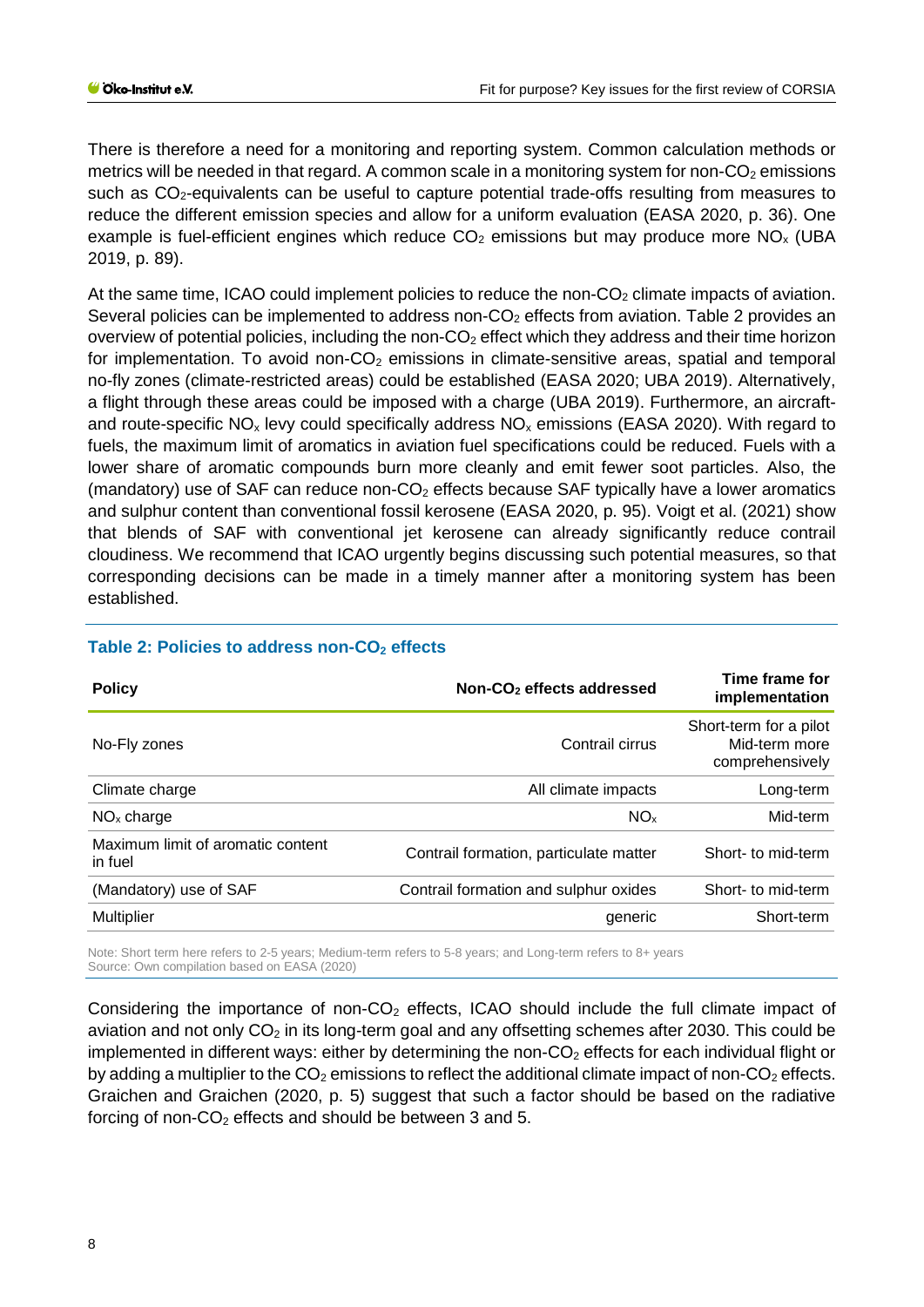# <span id="page-8-0"></span>**2.2 Aligning ICAO's long-term goal with the Paris Agreement**

Different approaches could be pursued to define a long-term goal for ICAO that is aligned with the Paris Agreement.

One approach could be deriving a  $CO<sub>2</sub>$  emissions target based on the concept of remaining carbon budgets (RCBs). RCBs are the remaining amount of  $CO<sub>2</sub>$  which can be emitted into the atmosphere while keeping the global temperature increase to 2°C or 1.5°C. RCBs are a simplified concept of a very complex system. There are different definitions and estimates using different assumptions. This results in considerable uncertainties regarding the exact RCB, which depend, inter alia, on how uncertain processes are included and accounted for [\(Matthews et al. 2021](#page-23-2)[; IPCC 2018\).](#page-22-2) A recent study by [Matthews et al.](#page-23-2) (2021) estimates the RCB for remaining at or below 2°C and 1.5°C global temperature increase to be about 1,110 GtCO<sub>2</sub> and 230 GtCO<sub>2</sub> respectively for the period 2020 to 2100 (with a 67% probability).The challenge is then to distribute the RCB among different sectors or actors. The IPCC concluded, also based on RCBs, that global  $CO<sub>2</sub>$  emissions need to reach netzero around mid-century [\(IPCC 2018\).](#page-22-2) At COP26 in November 2021, this was explicitly recognised and all countries were urged to adopt long-term low greenhouse gas emission development strategies to achieve net zero emissions by or around mid-century [\(UNFCCC 2021\).](#page-24-5) A growing number of countries have already adopted such targets.

At COP26, the International Aviation Climate Ambition Coalition (consisting of 23 state representatives) committed to "*advanc[ing] ambitious actions to reduce aviation CO<sup>2</sup> emissions at a rate consistent with efforts to limit the global average temperature increase to 1.5°C*" at ICAO while referring to a target of net zero  $CO<sub>2</sub>$  emissions by 2050.<sup>1</sup> The coalition also includes 10 members of the ICAO Council, such as Canada, France, Japan, Spain, the United Kingdom and the United States.

Many actors in the aviation industry have also committed to net zero  $CO<sub>2</sub>$  emission targets. The European aviation sector agreed in context of the initiative Destination 2050 to reach net zero  $CO<sub>2</sub>$ emissions by 2050 from all flights within and departing from the  $EU^2$  More specifically, the Destination2050 scenario assumes a reduction of  $CO<sub>2</sub>$  emissions by 92% in 2050 with the remaining 8% being compensated through carbon removal/offset projects. The "Toulouse Declaration", a public-private partnership signed by a number of airports, also commits to net zero  $CO<sub>2</sub>$  emissions by 2050 and to "interim milestones" on the way to 2050.<sup>3</sup> The International Air Transport Association (IATA) with 290 airline members similarly announced a target of net-zero  $CO<sub>2</sub>$  by 2050.<sup>4</sup> Various airlines including the International Consolidated Airlines Group (which owns British Airways, Iberia); Delta, United, and EasyJet also have announced net-zero targets.<sup>5</sup> Moreover, several reports explore the feasibility of climate targets for aviation in line with the Paris Agreement (Sharmina et al. 2020; Bows-Larkin 2015; Cames et al. 2015; Leipold et al. 2021).

An analysis of Climate Action Tracker [\(Climate Action Tracker 2021\)](#page-19-3) determines a potential trajectory of  $CO<sub>2</sub>$  emissions from international aviation which is assumed to be in line with the goals of the Paris Agreement. To define the necessary contribution to the global emission reductions, the sector is treated as other energy and industrial processes. A "1.5°-compatible pathway" was constructed

<sup>-</sup><sup>1</sup> <https://ukcop26.org/cop-26-declaration-international-aviation-climate-ambition-coalition/>

<sup>2</sup> Destination2050:<https://www.destination2050.eu/commitments/><br>3 Toulouse Declaration: https://www.aci.ourope.org/toulouse.decla

<sup>&</sup>lt;sup>3</sup> Toulouse Declaration:<https://www.aci-europe.org/toulouse-declaration><br>4 https://www.icto.org/op/presersom/2021.releases/2021.10.04.02/

<sup>4</sup> <https://www.iata.org/en/pressroom/2021-releases/2021-10-04-03/>

<sup>5</sup> <https://sciencebasedtargets.org/companies-taking-action#table>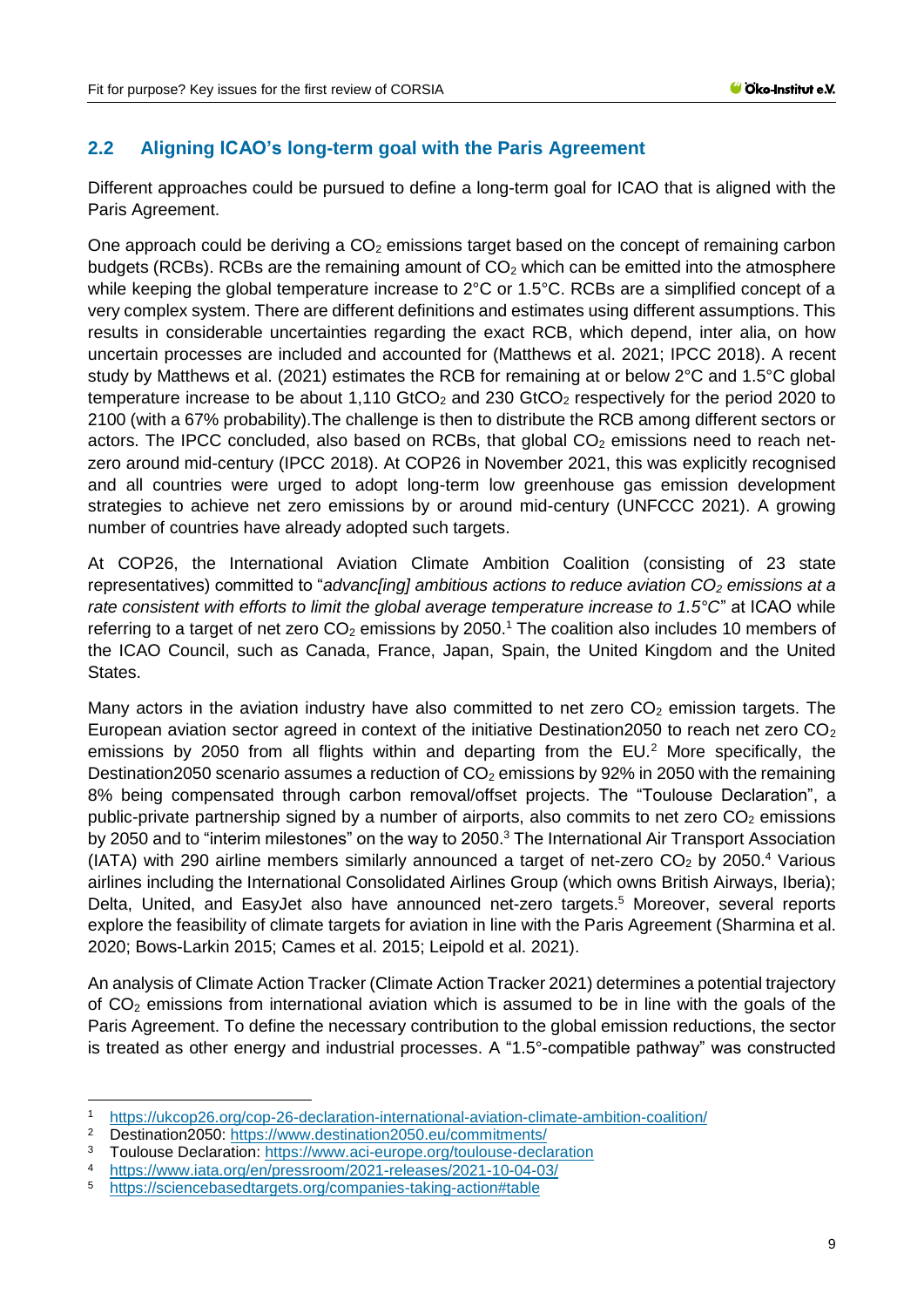with a linear reduction of global  $CO<sub>2</sub>$  emissions from a maximum of 300 Mt in 2030 to 77 Mt in 2050, reaching zero in-sector emissions in 2060. This corresponds to 228 Mt or less in 2035. For comparison,  $CO<sub>2</sub>$  emissions from international aviation amounted to approx. 600 Mt in 2018 (IEA [2020\).](#page-22-3) International aviation would thus have to halve emissions by 2030 according to the analysis by [Climate Action Tracker](#page-19-3) [\(2021\).](#page-19-3) This approach relies on the assumption that the aviation sector decarbonizes in line with the rest of the harder-to-abate industrial sectors.

Another approach could be to define an in-sector target based on the technical feasibility of emission reduction measures, as pursued under ICAO. The aviation sector can reduce a large share of its climate impact via emission reductions within the sector.  $CO<sub>2</sub>$  emissions can be mitigated through alternative fuels, such as hydrogen, power-to-liquid or fuels derived from waste, as well as alternative propulsion systems. The main question is how fast these alternatives can be scaled up and how the price gap to conventional fossil fuels will develop (Heinemann et al. 2019; UBA 2019; Leipold et al. 2021). A very challenging but still feasible timeline would be to achieve zero  $CO<sub>2</sub>$  emissions within the sector by around mid-century, e.g. 2050 [\(Climate Action Tracker 2020;](#page-19-4) [Cames et al. 2015\).](#page-19-5)

A second important consideration is the inclusion of non- $CO<sub>2</sub>$  effects into the long-term goal, as discussed in section 2.1 above. This could be achieved by adopting a long-term goal of achieving "climate neutrality", rather than only referring to  $CO<sub>2</sub>$  emissions. A growing number of countries, like the EU, already aim for climate neutrality.<sup>6</sup> Non-CO<sub>2</sub> effects can be reduced via various technical and operational measures but not be fully eliminated, though alternative fuels cause less non- $CO<sub>2</sub>$ effects compared to conventional fossil fuels (section [2.1\)](#page-5-1). Hence, if a goal of climate neutrality should be achieved, offsetting would need to play a role to compensate for these residual effects.

This raises the question of the overall role that offsetting should play in achieving that goal. Two aspects are important to consider in defining this role. Firstly, in addition to aviation, there are some other processes, such as cement production or agriculture, for which complete elimination of their GHG emissions is not technically possible. A limited supply of offsets will thus need to be shared between different sectors. Secondly, in the long-term, only negative emission technologies, such as direct air capture (DAC) or afforestation, will be available to compensate for these remaining emissions. Afforestation, however, is vulnerable to reversal and cannot guarantee long-term carbon storage. At the same time, the storage capacity of these technologies is limited. A large body of scientific literature calls into question the overall potential of negative emissions, their feasibility, as well as sustainability implications [\(IPCC 2018\).](#page-22-2) Notably, the land and freshwater requirements for large-scale negative emissions are likely to have substantial impacts on sustainable development including environmental services, ecosystems, agriculture and food systems, and also threaten food security. For these reasons, it can be argued that the use of negative emission technologies should focus on compensating for truly unavoidable emissions. This holds for the unavoidable non- $CO<sub>2</sub>$ effects from aviation but not for its  $CO<sub>2</sub>$  emissions.

Based on these considerations, we recommend that ICAO should adopt a long-term goal of climate neutrality by 2050 or earlier. This overarching goal should be complemented by an in-sector goal to reduce  $CO<sub>2</sub>$  emissions to zero by 2050 and measures to reduce non- $CO<sub>2</sub>$  effects to the extent possible. By 2050, carbon credits should only be used to balance out unavoidable non- $CO<sub>2</sub>$ emissions and the carbon credits should only be based on negative emission technologies. All

-

<sup>6</sup> EU – 2050 long-term strategy: [https://ec.europa.eu/clima/policies/strategies/2050\\_en](https://ec.europa.eu/clima/policies/strategies/2050_en)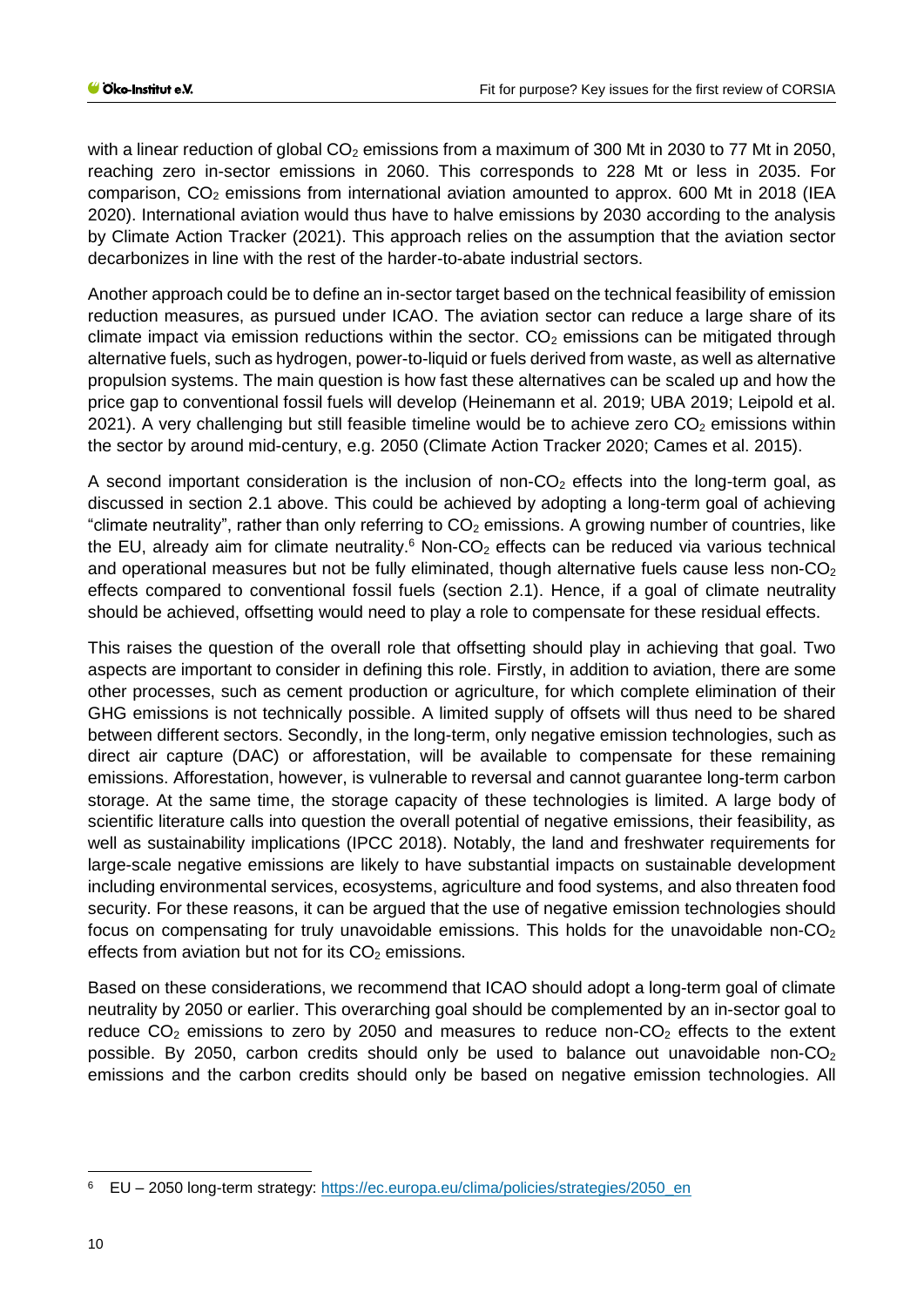climate-related measures at ICAO should be measured and evaluated by these long-term goals, including CORSIA.

## <span id="page-10-0"></span>**3 Key aspects for the review of CORSIA**

## <span id="page-10-1"></span>**3.1 CORSIA's goals and trajectory**

### <span id="page-10-2"></span>**3.1.1 Aligning goal and trajectory with a long-term goal and the Paris Agreement**

CORSIA is part of ICAO's so-called 'basket of measures' to reduce emissions, which includes aircraft technology and operational improvements, the use of SAF as well as market-based measures. Once ICAO has a adopted a long-term goal, CORSIA should be aligned with this goal. Whatever long-term goal ICAO adopts, CORSIA's current purpose – to achieve the goal of 'carbon-neutral growth' beyond 2020 – will need to be revisited.

One possible approach could be to adopt a linear emission reduction trajectory from 2024 to 2035 that is aligned with a goal of achieving climate neutrality and zero in-sector  $CO<sub>2</sub>$  emissions by 2050. A 2035 in-sector target for  $CO<sub>2</sub>$  emissions would need to consider the time required for ramping up capacity for alternative fuels. In this period, a larger share of the  $CO<sub>2</sub>$  emissions may still need to be compensated through offsets. With offsetting it is possible, however, to pursue a more ambitious target. We recommend adopting a goal of "net" zero emissions level by 2035, which includes the possibility for offsetting. This would be in line with the approach of some airlines, which already have pledged net zero emission targets for the short term. In line with the proposed 2050 target for ICAO (section [2.2\)](#page-8-0), an absolute in-sector  $CO<sub>2</sub>$  emission target for 2035 would be required as well to ensure the necessary trajectory towards 2050.

### <span id="page-10-3"></span>**3.1.2 Baseline**

CORSIA is designed to compensate for  $CO<sub>2</sub>$  emissions above 2019-2020 levels. In June 2020, the ICAO Council changed the baseline for the pilot phase to the year 2019 only, instead of the average of 2019/2020, in response to the impact of the COVID-19 pandemic on international aviation.<sup>7</sup> This decision still has to be formally adopted by the ICAO Assembly in 2022.

In the context of the review of CORSIA in 2022, the impact of COVID-19 should be re-evaluated, and the issue of the baseline revisited [\(ICF Consulting et](#page-22-0) al. 2020). According to Schneider and Graichen [\(2020\)](#page-23-3) changing the baseline to the year 2019 will delay climate efforts of the sector for several years. This is because a baseline of 2019 represents a higher emissions level than the average emissions of the years 2019 and 2020. Offsetting requirements will likely be reduced compared to pre-COVID-19 scenarios. Schneider and Graichen [\(2020, p. 5\),](#page-23-3) expect that "*offsetting requirements would be entirely waived in the pilot phase*" with a 2019 baseline and significantly reduced thereafter. An analysis by ICAO's CAEP [\(ICAO 2021a\)](#page-21-2) also shows that keeping the 2019 baseline would considerably lower offsetting requirements from 2024 to 2035: with a 2019/2020 baseline, offsetting requirements could range between 1600 and 3200 Mt  $CO<sub>2</sub>$  (for a low and

<sup>-</sup>7 ICAO - CORSIA and COVID-19: [https://www.icao.int/environmental-protection/CORSIA/Pages/CORSIA](https://www.icao.int/environmental-protection/CORSIA/Pages/CORSIA-and-Covid-19.aspx)[and-Covid-19.aspx](https://www.icao.int/environmental-protection/CORSIA/Pages/CORSIA-and-Covid-19.aspx)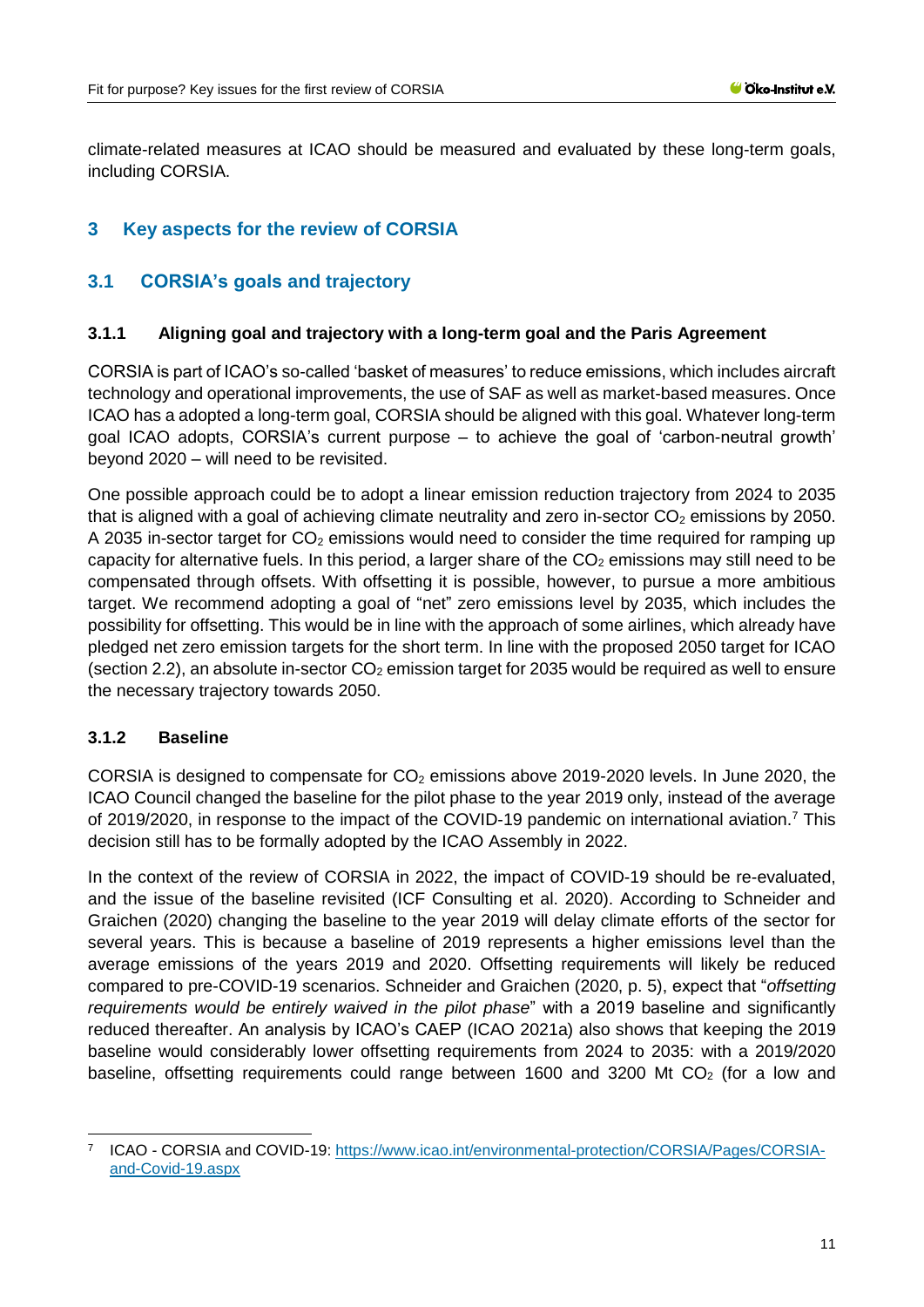high/fast recovery scenario) whereas offset requirements with a 2019 baseline could be reduced to 230 and 1700 Mt  $CO<sub>2</sub>$  for the respective scenarios. These projections are highly dependent on recovery projections for global aviation which is still affected by international travel restrictions. The Climate Action Tracker, based on IATA data, has found that there may be no offsetting obligations until 2029 when international aviation is back to pre-COVID levels.<sup>8</sup>

However, based on our recommendation to achieve net zero emissions by 2035 (section [3.1.1\)](#page-10-2), the emission reduction trajectory up to 2035 would need to be revisited. We suggest that a pathway towards net zero emissions by 2035 is defined which starts from the average of 2019/2020.

## <span id="page-11-0"></span>**3.1.3 Coverage of routes**

CORSIA covers all routes/flights between countries which participate in the scheme. Any flights to/from/between non-participating countries are not included in the scheme. CORSIA includes a monitoring, reporting and verification (MRV) system which applies to all countries, including those not covered by offsetting requirements. The MRV started in 2019. Administrative requirements, MRV rules, and the calculation of the number of offset obligations are laid down in ICAO's Convention Annex 16 Volume IV, also called Standards and Recommended Practices (SARPs) [\(ICAO 2018\).](#page-20-1) Participation is voluntary in the pilot and first phase of CORSIA. Although ICAO has no enforcement mechanisms to ensure compliance, from 2027, ICAO Member States (MS) are expected to participate if they are not exempted [\(ICF Consulting et al. 2020\).](#page-22-0) There are two kinds of exemptions:

- States which are classed as SIDS, LDCs, or landlocked countries;
- States whose share of total revenue tonnes kilometres  $(RTKs)^9$  was less than 0.5% of all ICAO MS in 2018 and which do not belong to the top 90% of the cumulative share of activity.

While 159 states would be exempted based on these rules from the second and mandatory CORSIA phase, exempted states can still choose to participate voluntarily [\(ICF Consulting et al. 2020, p. 47\).](#page-22-0) Considering the large number of states which are theoretically exempted in the second phase, it should be noted that only 25 countries account for approx. 80% of global  $CO<sub>2</sub>$  emissions from international aviation [\(ICF Consulting et al. 2020\).](#page-22-0) States should notify ICAO about their decision to participate in June of the preceding year. As of June 2021, over 100 states of ICAO's 193 MS announced their participation in the voluntary pilot phase.<sup>10</sup> While participation in the voluntary phases has recently increased, multiple states with high aviation emissions, e.g. China, India, Brazil, Russia, and South Africa, have not committed to participating and have publicly objected to CORSIA's approach as a violation of the principle of common but differentiated responsibilities of the UNFCCC. Before the COVID-19 pandemic, these countries represented some of the world's largest growing aviation markets. As of August 2021, the USA, which ICAO counts as a participating country, has not yet proposed legislation to implement the SARPs in US domestic regulation. It is unclear to what extent states that decline to participate before 2027 will participate in the second phase from 2027 to 2035. In July 2021, the European Commission proposed that flights between EEA member states be covered by the EU ETS and not CORSIA. Further, the Commission has

-

<sup>8</sup> CAT – International Aviation Targets:<https://climateactiontracker.org/sectors/aviation/targets/><br>8 ETK – activity metric based on the weight and distance of both passengers and cargo that are

RTK= activity metric based on the weight and distance of both passengers and cargo that are transported annually by all airplane operators registered in a state

<sup>10</sup> CarbonPulse (2021) - ICAO moves forward CORSIA emissions recovery forecast, drops offset cost estimates: [https://carbon-pulse.com/133154/?utm\\_source=CP+Daily&utm\\_campaign=5cdddbd83f-](https://carbon-pulse.com/133154/?utm_source=CP+Daily&utm_campaign=5cdddbd83f-CPdaily06072021&utm_medium=email&utm_term=0_a9d8834f72-5cdddbd83f-110245809)[CPdaily06072021&utm\\_medium=email&utm\\_term=0\\_a9d8834f72-5cdddbd83f-110245809](https://carbon-pulse.com/133154/?utm_source=CP+Daily&utm_campaign=5cdddbd83f-CPdaily06072021&utm_medium=email&utm_term=0_a9d8834f72-5cdddbd83f-110245809)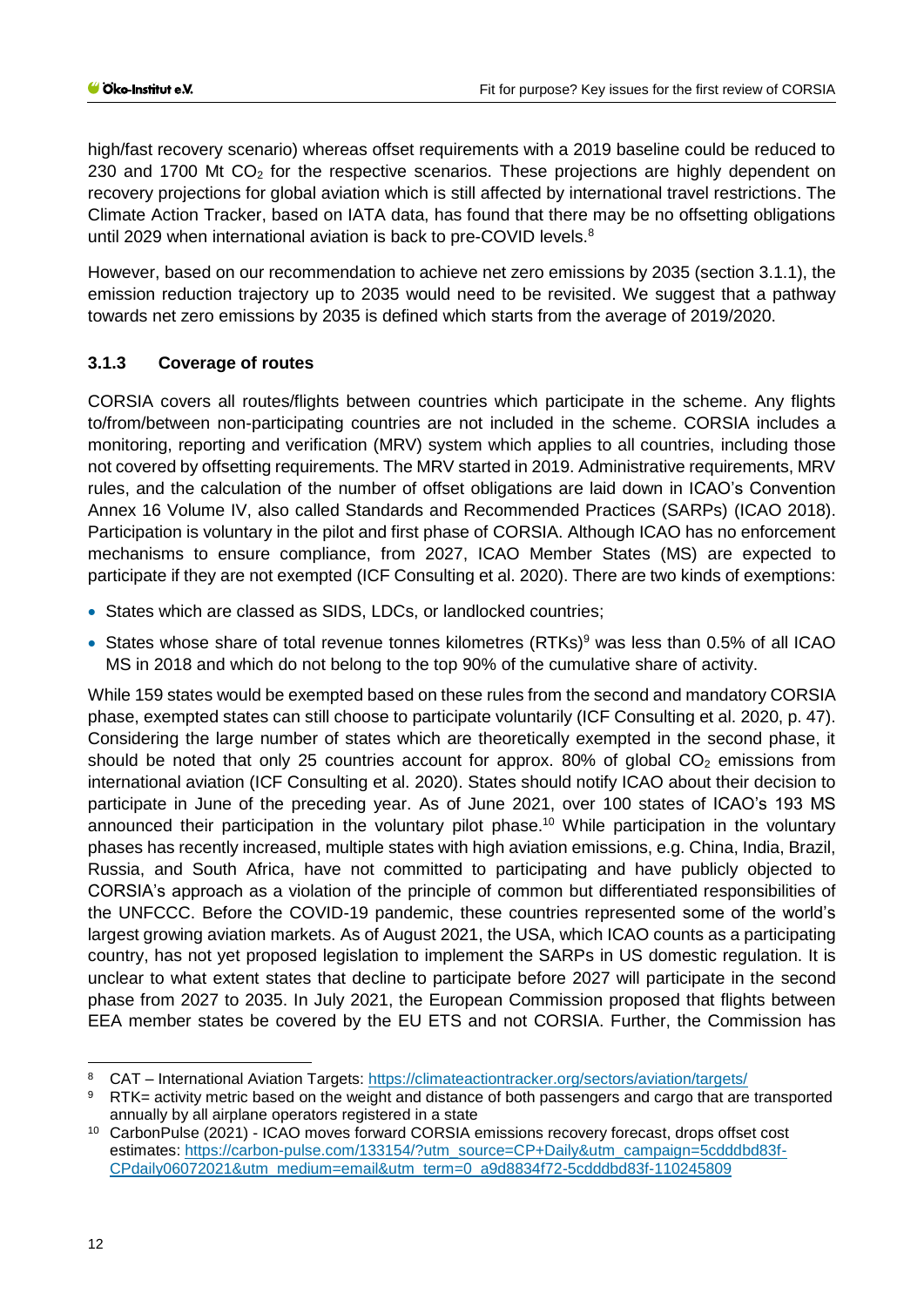proposed that in line with agreements with Switzerland and the UK, flights between EEA member states and Switzerland, and flights between EEA member states and the UK would be covered through the respective ETS by outgoing flight.<sup>11</sup>

The coverage of global  $CO<sub>2</sub>$  emissions would significantly grow if larger countries which do not yet participate joined the scheme.

## <span id="page-12-0"></span>**3.1.4 Scope of emissions**

CORSIA covers only  $CO<sub>2</sub>$  emissions [\(ICAO 2016\).](#page-21-0) However, to align CORSIA with a long-term goal of climate neutrality and the Paris Agreement, the non- $CO<sub>2</sub>$  effects should also be considered under CORSIA. In order to accomplish this, a first important step is to establish a system to monitor and report non- $CO<sub>2</sub>$  effects as proposed in section [2.1,](#page-5-1) for example through a pilot phase for monitoring non-CO<sub>2</sub> effects. After the pilot phase and the experience gained, monitoring could be made mandatory through an amendment to the SARPs and CORSIA. As a subsequent step, policies to reduce non-CO<sub>2</sub> effects such as re-routing could be pursued. Alternatively, or in addition, a multiplier representing the additional climate impact of non- $CO<sub>2</sub>$  effects could be implemented in CORSIA. As non- $CO<sub>2</sub>$  effects constitute a large part of aviation's climate impact, the inclusion of these effects into policies could be envisaged for around 2030 in order to have a significant effect for the emissions development in this century.

# <span id="page-12-1"></span>**3.2 CORSIA Eligible Fuels (CEF)**

-

Airlines can use CORSIA Eligible Fuels (CEF) to reduce their offsetting requirements under CORSIA. In determining the airline's total offsetting requirements, any emission reductions achieved through the use of CEF are subtracted [\(ICAO 2018, p. 32\).](#page-20-1) ICAO developed a framework, including sustainability criteria, to define what fuels are eligible. There are two types of CEF: sustainable aviation fuels (SAF) and lower carbon aviation fuels (LCAF). SAF are renewable or waste-derived fuels, whereas LCAF are fossil-based with lower life-cycle emissions. The CEF needs to be supplied by a certified fuel producer with full supply chain certification. The certification is carried out by sustainability certification schemes (SCS). As of August 2021, two SCS are approved by ICAO to certify fuel producers (and other economic operators along the supply chain) if they meet the requirements set out in [ICAO](#page-21-3) [\(2020b\)](#page-21-3) and [ICAO](#page-21-4) [\(2019b\).](#page-21-4) For the pilot phase, two sustainability "themes" (with sub-criteria) apply to both SAF and LCAF [\(ICAO 2021e\):](#page-22-4)

- **Lower greenhouse gas emissions on lifecycle basis**: net GHG emissions from CEF should be 10% lower compared to the baseline life cycle emissions of aviation fuels.
- **No biomass from land with high carbon stock**: CEF should not be made of biomass from land with a high carbon stock that underwent land-use conversion after 2008. If land-use conversion occurred after 2008, direct land-use change (DLUC) emissions shall be calculated. If the DLUC value exceeds the induced land-use change (ILUC) value, a default value for indirect land-use change (ILUC) shall be replaced by the DLUC value.

<sup>11</sup> EU-Commission (2021) – Delivering the European Green Deal: [https://ec.europa.eu/info/strategy/priorities-2019-2024/european-green-deal/delivering-european-green](https://ec.europa.eu/info/strategy/priorities-2019-2024/european-green-deal/delivering-european-green-deal_en)[deal\\_en](https://ec.europa.eu/info/strategy/priorities-2019-2024/european-green-deal/delivering-european-green-deal_en)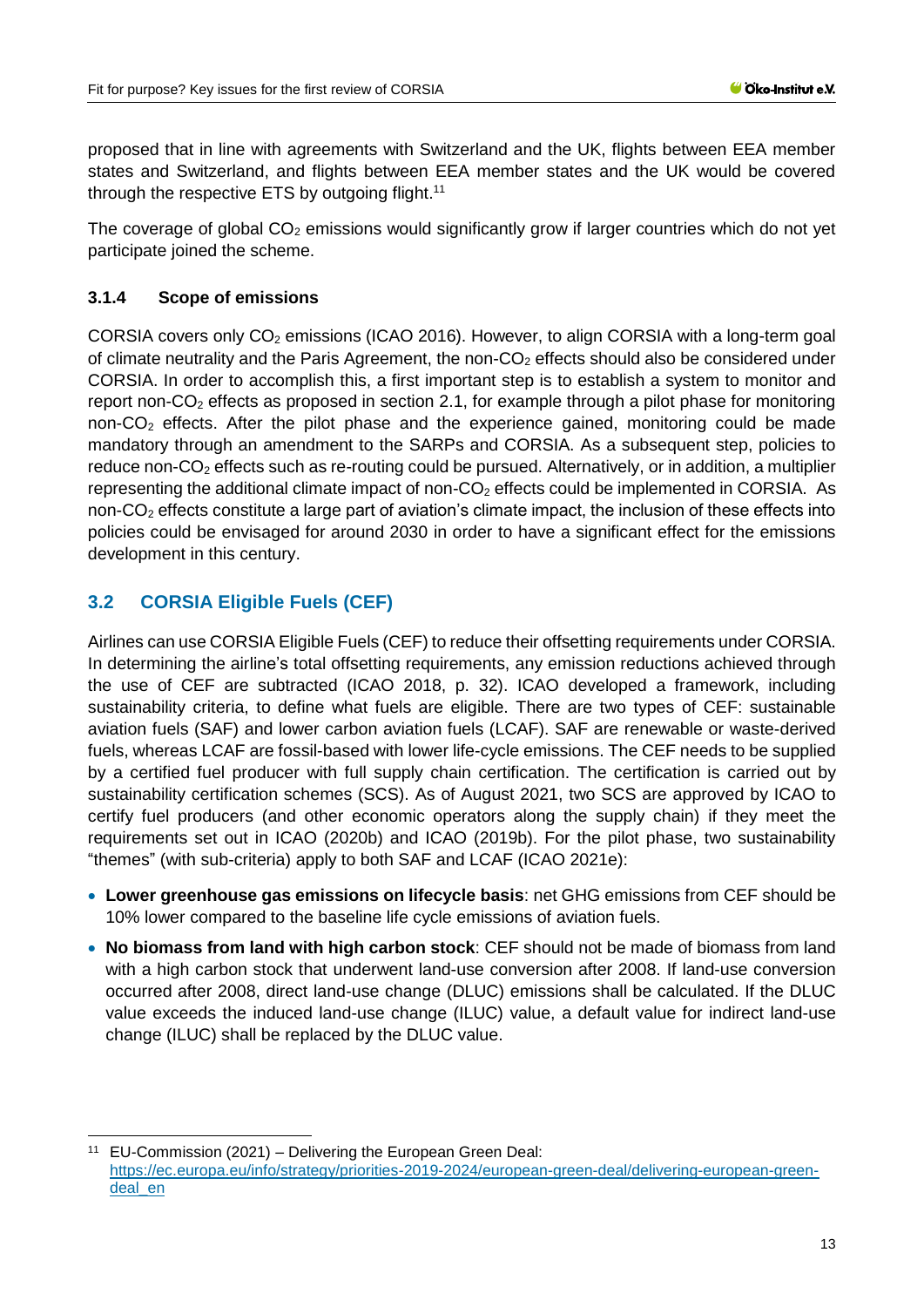These sustainability themes need to be met for a fuel to be eligible under CORSIA. Lifecycle emissions of SAF can be determined either by using ICAO approved default values [\(ICAO 2021b\),](#page-22-5) or by calculating lifecycle emissions via a CORSIA actual value methodology [\(ICAO 2021d\).](#page-22-6)

CAEP is tasked with further developing the sustainability framework for LCAF [\(ICAO 2019a\).](#page-21-5) Currently, no methodology and detailed sustainability framework has been adopted for LCAF making them not operational under CORSIA.

The current framework for using and accounting for CEF should be improved in several ways. Firstly, the eligibility of LCAF under CORSIA is problematic for two reasons [\(ICF Consulting et al. 2020\):](#page-22-0)

- There is little improvement potential for the lifecycle emissions. Most life cycle emissions of LCAF occur during combustion and only a small share during production. The emissions from production can be reduced, for example, by using carbon capture and storage or reducing methane emissions from crude oil operations. However, the potential emission reductions remain limited compared to SAF.
- There is a risk of double counting of emission reductions: emission reductions associated with the production of the fuel could be claimed both under CORSIA as well as by the countries producing the fuel by reporting lower emission levels in demonstrating the achievement of their NDCs. Moreover, several jurisdictions have adopted legislation under which the same emission reductions may be claimed towards achieving domestic compliance schemes. For example, in several jurisdictions refineries are included under emissions trading systems [\(ICAP 2021\)](#page-22-7) and the European Union has adopted a Fuel Quality Directive under which upstream emissions from the production of fuels in other countries may be used towards meeting obligations to reduce emissions in the fuel supply chain [\(EU 2009\).](#page-20-2)

Furthermore, aeroplane operators willing to use LCAF for compliance purposes could alternatively claim emission reduction units under CORSIA from projects addressing the same life cycle emissions as LCAF. Therefore, we recommend that the eligibility of LCAF under CORSIA should not be further pursued.

Secondly, CORSIA's threshold for emission reductions from CEF is relatively low, at 10%. This value should be increased over time considering the important role of CEF in decarbonisation and higher ambitions for aviation (chapter [2\)](#page-5-0). Strengthening the threshold might also ensure that renewable synthetic fuels (so-called e-fuels), for which no production pathway has been listed in the CORSIA methodology to date [\(ICAO 2021b\),](#page-22-5) are only eligible if they have not been produced with fossil fuels.

For CORSIA's first phase starting in 2024, 12 additional sustainability themes (including 17 associated sustainability criteria) are applicable to CEF [\(ICAO 2021e\).](#page-22-4) These include, among other things, safeguards to avoid or minimise impacts on water, biodiversity, labour and land-use rights.

Production costs for SAF are predicted to be much higher compared to conventional fuels over the timeline of CORSIA. A study by [Pavlenko et al.](#page-23-4) [\(2019\)](#page-23-4) estimates alternative fuels to be two to eight times more expensive than conventional jet fuel. As long as prices for carbon credits remain very low, the incentive to reduce offset obligations under CORSIA by using SAF remains very limited. SAF are essential, however, to decarbonising the aviation sector . Therefore, the transition of the industry towards SAF needs to be supported by policies other than those currently pursued in the context of CORSIA. Towards this end, ICAO should consider introducing a minimum quota for SAF that is consistent with the proposed targets for 2035 and 2050 (section [2.2](#page-8-0) and [3.1.1\)](#page-10-2). Some countries are already pursuing such quotas: the European Commission recently proposed a quota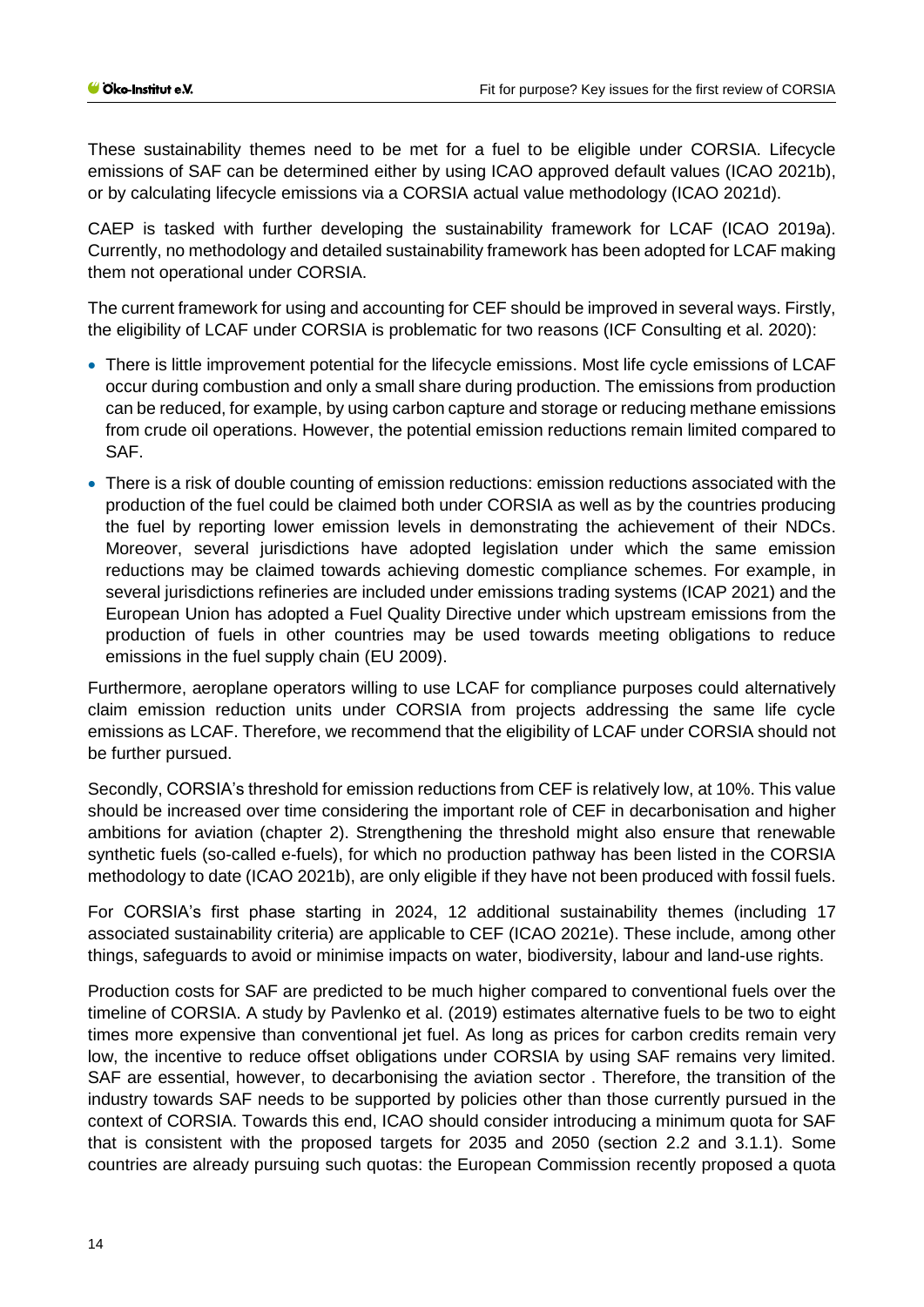for SAF in the context of its ReFuelEU Aviation initiative, which also addresses the issue of tankering [\(EC 2021\).](#page-20-3)

## <span id="page-14-0"></span>**3.3 Quality of carbon credits**

Considering the expected growth in international aviation, which far outpaces the progress of technical and operational measures to increase efficiency, and the higher costs of sustainable aviation fuels as compared to using carbon credits, it is likely that the majority of the CORSIA obligations will be fulfilled by using carbon credits. To deliver the required emission reductions, ensuring a high quality of carbon credits is essential. Key criteria for the quality of carbon credits include additionality, robust quantification of emission reductions or removals, addressing nonpermanence and avoiding double counting (Schneider and La Hoz Theuer [2019;](#page-24-6) ICAO [2019c\)](#page-21-6).

To comply with CORSIA, airlines can only purchase carbon credits from programmes that have been approved by ICAO's Council. In March 2019, the Council adopted emissions unit eligibility criteria (EUC), which specify the requirements for programmes and their carbon credits in order to be eligible under CORSIA [\(ICAO 2019c\).](#page-21-6) The EUC include key design elements for eligible programmes as well as 'carbon offset credit integrity assessment criteria' for the carbon credits of these programmes. ICAO does not assess whether specific carbon credits fulfil these criteria, but evaluates whether the carbon crediting programs issuing carbon credits have requirements in place to address the EUC. As of August 2021, the ICAO Council has approved eight programmes to supply CORSIA eligible emissions units for the pilot phase of CORSIA [\(ICAO 2021c\):](#page-22-8) American Carbon Registry, Architecture for REDD+ Transactions, China GHG Voluntary Emission Reduction Program, Clean Development Mechanism, Climate Action Reserve, Global Carbon Council, Gold Standard, and Verified Carbon Standard. The programmes were mostly approved for all types of carbon credits that they issue. Sometimes certain unit types or activities are excluded, for example afforestation and reforestation activities under the Clean Development Mechanism (CDM) [\(ICAO 2021c\).](#page-22-8) The approval is based on recommendations by a Technical Advisory Body (TAB).

Overall, the available evaluations suggest that the current process and criteria do not ensure environmental integrity [\(TAB 2019](#page-24-7)[; ICF Consulting et al. 2020](#page-22-0)[; Broekhoff et al. 2020](#page-19-1)[; Schneider et](#page-24-8)  [al. 2019\).](#page-24-8) [ICF Consulting et al.](#page-22-0) [\(2020\)](#page-22-0) concluded that, while eligible programmes meet many of the required design elements and carbon credit criteria, the TAB process was not consistent in its application of the EUC. Generally, the approval process was based on an assessment of whether programmes have measures in place to address the EUC. It was not based on how well these measures perform to ensure carbon credit quality, or of individual projects or project types. Key areas of concern include the vintage restrictions for eligible carbon credits, ensuring additionality, robust quantification of emission reductions, addressing non-permanence, and the avoidance of double counting [\(ICF Consulting et al. 2020\).](#page-22-0) 12

The following sections summarise these environmental integrity concerns and identify options for how these issues could be addressed, taking into account the approaches pursued under the various ongoing initiatives to enhance the quality of carbon credits in the market, e.g. the Taskforce on Scaling Voluntary Carbon Markets<sup>13</sup> and the Carbon Credit Quality Initiative<sup>14</sup>.

-

<sup>&</sup>lt;sup>12</sup> It was also found that safeguards and sustainable development criteria were inconsistently applied.

<sup>13</sup> <https://www.iif.com/tsvcm>

<sup>14</sup> <https://carboncreditquality.org/>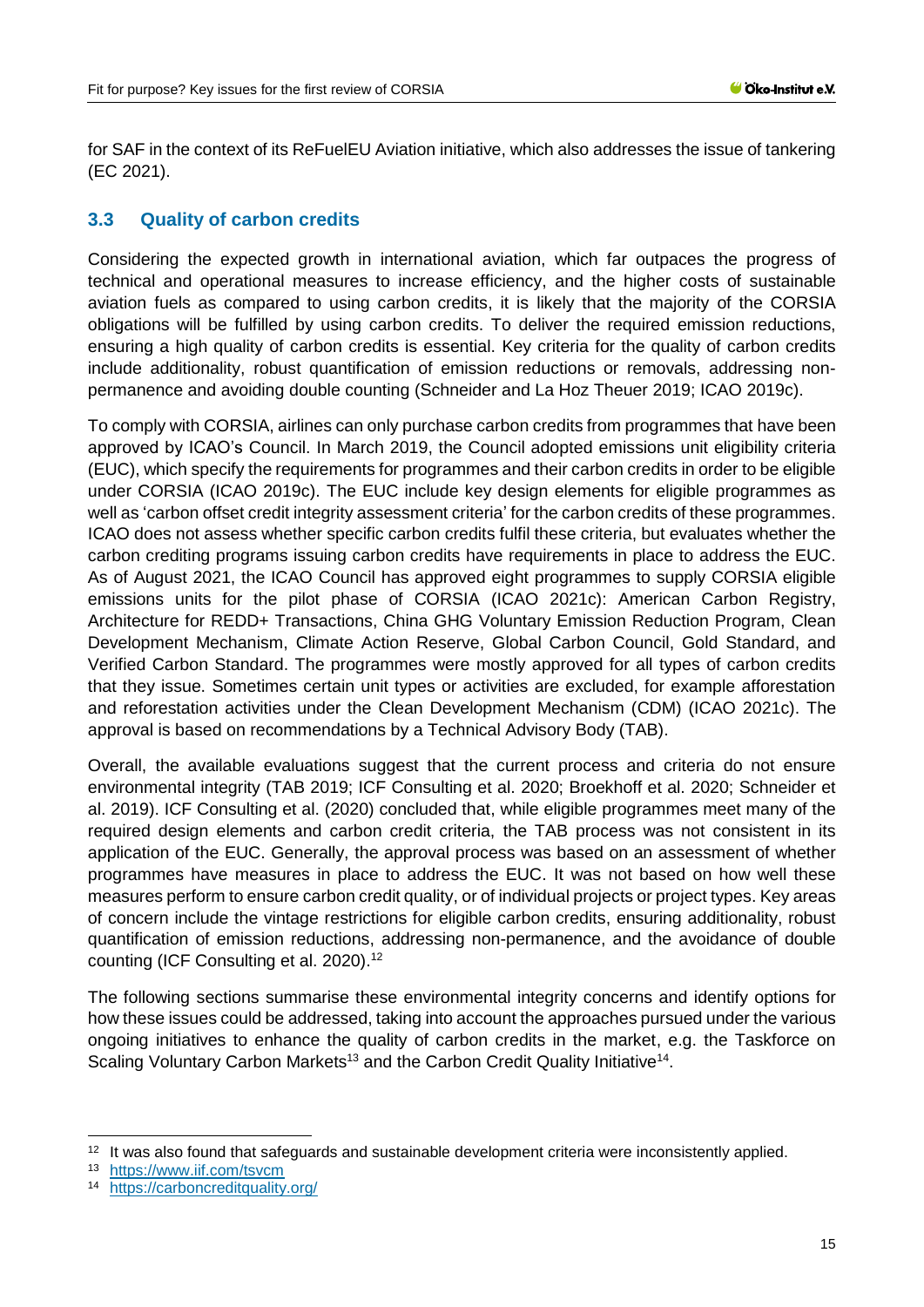## <span id="page-15-0"></span>**3.3.1 Vintage restrictions**

A key consideration in determining the environmental impact of using carbon credits are restrictions on the use of 'older' carbon credits, often referred to as 'vintage restrictions'. Using carbon credits from already implemented projects does not necessarily trigger any further emission reductions [\(Warnecke et al. 2019\).](#page-25-0) In a market situation in which the supply of credits considerably exceeds demand, many of these existing projects would continue to reduce GHG emissions even without revenues from carbon credits. In this situation, creating new demand for carbon credits, e.g. from CORSIA, would not result in new investments in emission reduction projects, especially if the emission reductions or removals occurred in the past.

The ICAO Council decided to restrict the use of carbon credits in the pilot phase from 2021 to 2023 to projects with the first crediting period starting on or after 1 January 2016 [\(ICAO 2021c\).](#page-22-8) A similar restriction was adopted at COP26 for using certified emission reductions (CERs) from the CDM towards achieving NDCs.<sup>15</sup> Following the change of CORSIA's baseline to 2019 (section [3.1.2\)](#page-10-3), demand for carbon credits is likely to be zero over this period [\(Climate Action Tracker 2020;](#page-19-4) Schneider and Graichen [2020\)](#page-23-3). At the same time, there is a considerable amount of supply from eligible carbon credits. With the adopted vintage restrictions, supply from the CDM alone is estimated to amount to 140-169 million credits [\(Ishikawa et al. 2020\).](#page-23-5) Supply from other programs is less certain but could still be significant [\(Fearnehough et al. 2019\),](#page-20-4) because some programs like the Architecture for REDD+ Transactions allow for retroactive crediting of past emission reductions. Overall, this means that there will be a large supply of carbon credits with low quality in the pilot phase of CORSIA. Any demand from CORSIA will thus not trigger new investments in emission reduction activities and also have no impacts on global emissions.

Adopting effective vintage restrictions for the next phases of CORSIA from 2024 onwards is thus a key prerequisite for achieving any emission reductions. We recommend that projects should be eligible if their investment decision was made after the date of the ICAO Council decision on this matter. This would facilitate that new projects are implemented in response to the new demand for CORSIA. An alternative or complementary approach could be to allow projects that have already been implemented but that are at risk of discontinuing GHG abatement without carbon credit revenue - also referred to as 'vulnerable' projects [\(Warnecke et al. 2019\).](#page-25-0) This could, for example, include vulnerable CDM projects that have transitioned to the new mechanism established by Article 6.4 of the Paris Agreement. Supporting these projects could enable them to continue GHG abatement which would otherwise not be realised and thus also deliver actual emission reductions.

## <span id="page-15-1"></span>**3.3.2 Additionality**

Emission reductions or removals from a project are additional if the project would not have been implemented in the absence of the added incentive created by the carbon credits [\(Gillenwater 2012](#page-20-5)[;](#page-23-6)  [Schneider et al. 2020\).](#page-23-6) The definition of additionality and the respective tests to prove additionality vary among programmes [\(Broekhoff et al. 2020\).](#page-19-1) For example, some programmes use projectspecific approaches, while others apply standardised approaches like positive lists. The current approach and process under ICAO is very unlikely to ensure additionality, for two main reasons. Firstly, the EUC are very basic minimum requirements for additionality. To provide for a meaningful

<sup>-</sup><sup>15</sup> Decision -/CMA.3 (Rules, modalities and procedures for the mechanism established by Article 6, paragraph 4, of the Paris Agreement).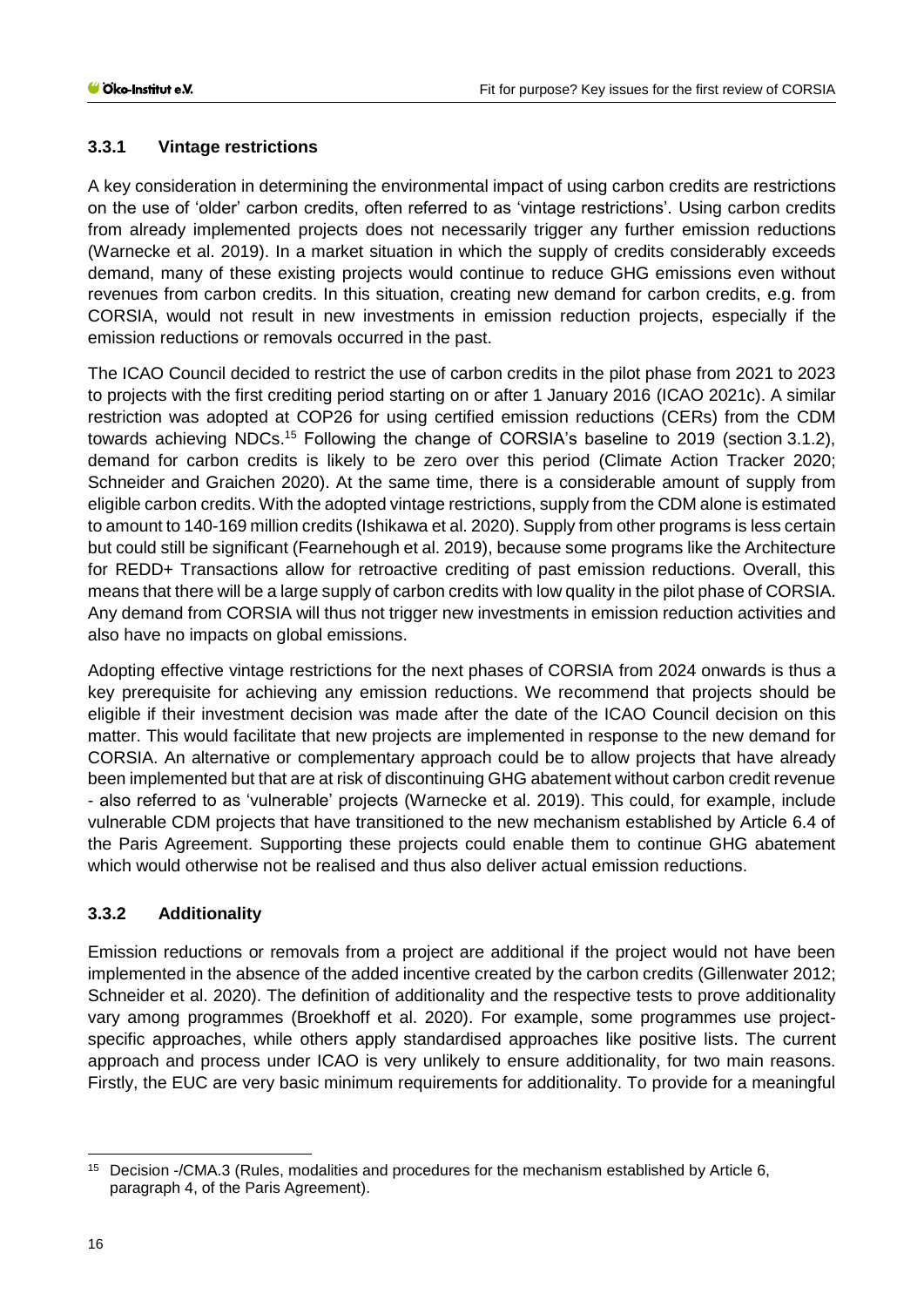evaluation, [Graichen et al.](#page-20-6) [\(2019\)](#page-20-6) and [Broekhoff et al.](#page-19-1) [\(2020\)](#page-19-1) suggest, for example, several improvements to the additionality criterion in the EUC, in particular:

- the exclusion of certain project types which are at risk of not being additional;
- the specification that additionality procedures provide "high assurance" that the emission reductions would not have occurred without the carbon credit programme; and
- improved requirements for governance arrangements for carbon crediting programs, such as approved procedures for evaluating key aspects for additionality, including legal requirements and the financial feasibility of the relevant activities, and involvement of independent experts to review such assessments.

Secondly, the EUC do not seem to be applied consistently by ICAO. According to an EU impact assessment of CORSIA, several of the programmes do not fulfil the EUC related to additionality but have nevertheless been approved [\(ICF Consulting et al. 2020\).](#page-22-0) Many project types that are currently eligible under CORSIA have been assessed as having a low likelihood of additionality [\(Cames et al.](#page-19-6)  [2017](#page-19-6)[; Broekhoff et al. 2019\).](#page-19-7)

#### <span id="page-16-0"></span>**3.3.3 Robust quantification of emission reductions and removals**

A further important consideration is the robust quantification of emission reductions and removals. This requires establishing robust baselines, addressing any carbon leakage (including global leakage), robust measurement of project emissions, and choosing appropriate crediting period durations. Baselines involve considerable uncertainty and are not always determined in a conservative manner. The available literature suggests that some emission reductions or removals are determined in a reasonable manner, but that some quantification methodologies result in considerable over-estimation, such as for forest credits in the California forest carbon offset program and efficient cook stoves projects (Cames et al. 2017; Kollmuss et al. 2015; Bailis et al. 2015; Badgley et al. 2021). These types of activities are also eligible under CORSIA, though overall these shortcomings are likely to be a smaller risk compared to the other aspects discussed here.

At COP26 in Glasgow, countries adopted new principles for the quantification of emission reductions. The Article 6 decisions require that baselines are set below business-as-usual and are consistent with NDCs, long-term low greenhouse gas emission development strategies, and the Paris Agreement goals. These new requirements should be incorporated in the EUC and carbon crediting programs should be assessed against these requirements. This requires a revision of most existing quantification methodologies. As this takes time, a short-term approach could be to introduce "ambition coefficients" to existing baselines with the view to setting them at a more ambitious level [\(Michaelowa et al. 2021\).](#page-23-7)

#### <span id="page-16-1"></span>**3.3.4 Addressing non-permanence**

With some types of carbon credits, especially in the land-use and forestry sector, there is a risk that the emission reduction or removal is reversed. This occurs through natural or human-caused disturbance, like forest fire, leading to no net reduction or even net emissions [\(Broekhoff et al. 2020\).](#page-19-1) The likelihood of such reversals increases, the worser the effects of climate change become. Aviation emissions from the combustion of fossil fuels will stay in the atmosphere for thousands of years [\(Archer et al. 2009\).](#page-19-8) A corresponding robust guarantee for long-term biological carbon is beyond the capability of most carbon offsetting programmes, particularly programmes based on biological carbon storage. ICAO's current approach towards addressing non-permanence does not sufficiently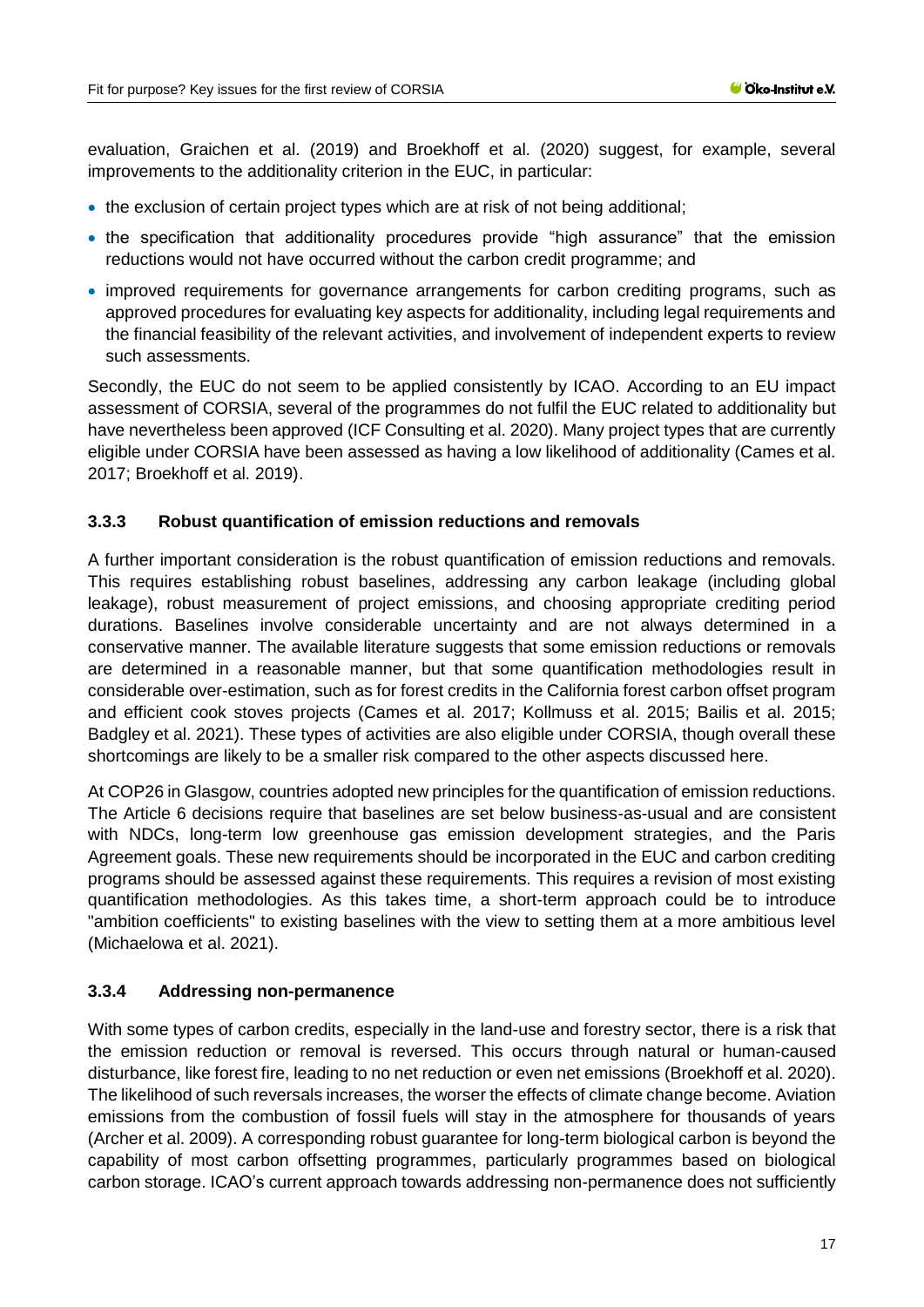recognise these risks, has severe shortcomings and the EUC therefore need to be strengthened considerably.

Firstly, the EUC on non-permanence do not specify the time period for which programmes have to ensure the permanence of the emission reduction and avoid reversal [\(ICAO 2019c\).](#page-21-6) Based on a recommendation by the TAB [\(ICAO 2020a\),](#page-21-7) the ICAO Council approved programmes which provide monitoring and compensation for reversals only until the end of the CORSIA implementation period (about 20 years). Considering the long-term impact of  $CO<sub>2</sub>$  emissions from aviation, this approach could seriously undermine CORSIA's environmental impact as well as its economic effectiveness. Consistent with the best practice by some carbon crediting programmes, we recommend that monitoring and compensation for reversals is conducted for 100 years. Moreover, the EUC should require that project owners have legal obligations to compensate for intentional or avoidable reversals; that all carbon credits are replaced in instances where monitoring ceases and that pooled buffer reserves be sufficiently capitalized and diversified. Projects with high risks should be excluded from eligibility.

## <span id="page-17-0"></span>**3.3.5 Avoiding double counting**

Double counting of emission reductions or removals occurs if the same emission reduction or removal is counted more than once to achieve climate mitigation targets (Schneider et al. 2019a). Double counting can occur in three forms, all of which are addressed by the EUC [\(ICAO 2019c\):](#page-21-6)

- double issuance of carbon credits;
- double use of carbon credits; or
- double claiming of the same emissions reduction or removals by both the country in which the emission reductions occur and the buyer of carbon credits (the airplane operator).

Double claiming of emissions reductions can occur in a number of ways [\(Broekhoff et al. 2020](#page-19-1)[;](#page-24-8)  [Schneider et al. 2019\).](#page-24-8) In the context of CORSIA, the avoidance of double claiming of emission reductions and removals that are covered under Nationally Determined Contributions (NDCs) is the most challenging issue and will become more important in the future [\(Broekhoff et al. 2020\).](#page-19-1) The guidelines of the EUC foresee that the programmes receive a letter from the host country in which the emission reductions or removals occur, which includes a commitment by the host country to take necessary steps to avoid double claiming [\(Schneider et al. 2019\).](#page-24-8)

At COP26 in Glasgow, countries adopted international guidance on cooperative approaches under Article 6. This guidance mainly addresses the use of internationally transferred mitigation outcomes (ITMOs) towards NDCs, but also includes specific provisions that facilitate the avoidance of double claiming in the context of CORSIA. The guidance allows countries to authorise the use of mitigation outcomes for "international mitigation purposes", which is meant to cover CORSIA. If such authorisations are provided, countries are required to apply "corresponding adjustments," thereby ensuring that they cannot use the authorised emission reductions to achieve their own NDCs. Implementing this approach will require close cooperation and coordination between ICAO, the approved programmes, and the countries hosting and authorizing ITMOs for use under CORSIA.

Most of the programmes approved by ICAO do not yet have sufficient procedures, provisions or measures in place to avoid the three forms of double counting, in particular with regard to avoiding double claiming with NDCs [\(ICF Consulting et al. 2020](#page-22-0)[; Broekhoff et al. 2020](#page-19-1)[; Schneider et al. 2019\).](#page-24-8) This was initially accounted for by ICAO by only approving carbon credits for emission reductions up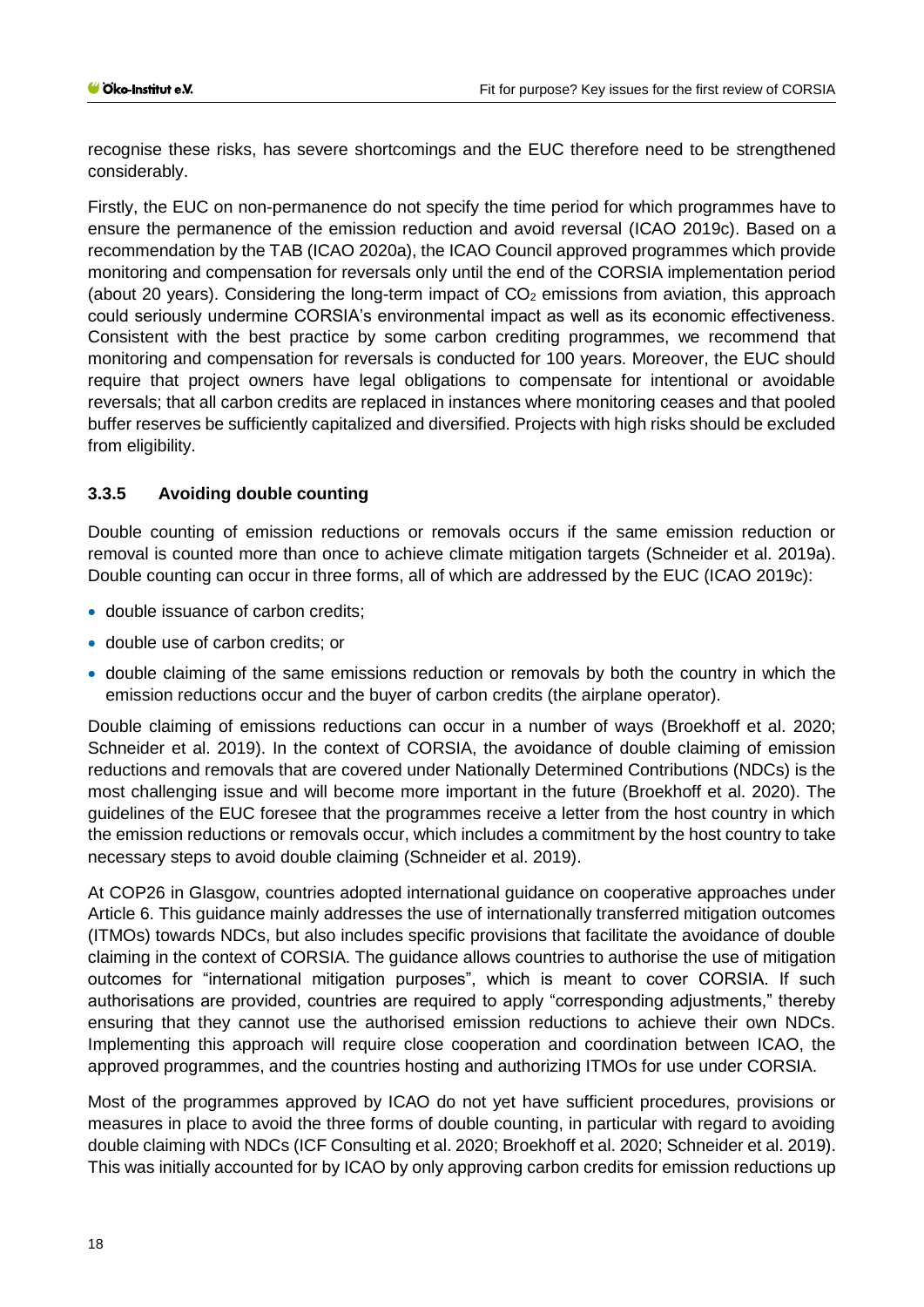to 2020 [\(ICAO 2021c\).](#page-22-8) Programmes have, however, increasingly addressed double issuance and double use, and have become more aware of double claiming [\(Broekhoff et al. 2020\).](#page-19-1) Following the adoption of international guidance at COP26 in November 2021, it can be expected that some carbon crediting programs will develop procedures to enable and facilitate the avoidance of double claiming between aeroplane operators and host countries.

While the approach of the EUC to address double claiming is generally appropriate, we recommend that the criterion could be more specific by making reference to best practices from current programmes, drawing on guidelines developed by [ClimateWorks Foundation; Meridian Institute;](#page-19-9)  [Stockholm Environment Institute](#page-19-9) [\(2019\)](#page-19-9) for avoiding double counting with CORSIA and recommendations in the [Broekhoff et al.](#page-19-1) [\(2020\).](#page-19-1) The definition of double claiming should be expanded to include not only emission reductions or removals in host countries, but also other competing claims like commitments under the Montreal Protocol. [Broekhoff et al.](#page-19-1) [\(2020, p. 30\)](#page-19-1) suggest a list of basic requirements to be added to the EUC to help the avoidance of double counting.

ICAO should also incorporate relevant decisions adopted under the Paris Agreement. This includes, in particular, clarifying the nature of host country authorisations needed to supply emissions units to CORSIA. Letters of authorisation should only be valid for CORSIA if they have been issued by the respective designated focal points for Article 6 authorisations. Moreover, letters of authorisation should only be accepted if the countries fulfil the participation requirements in relation to Article 6 and after they have submitted an initial report specifying necessary information for participation in Article 6. Finally, ICAO should clarify what information must be provided in the host country letters in order to be accepted (e.g. a reference to CORSIA or "international mitigation purposes").

## <span id="page-18-0"></span>**4 Conclusions**

The current design and rules of CORSIA are insufficient to achieve the objectives of the Paris Agreement.

The upcoming review of CORSIA is an opportunity to begin a broader discussion on aligning international aviation with the Paris Agreement, in addition to fundamental reforms to CORSIA which are needed to deliver actual emission reductions. This relates in particular to the ambition of CORSIA's goal, the exclusion of non- $CO<sub>2</sub>$  effects, and the quality of the carbon credits used under the scheme.

At the same time, multiple technical aspects can already be improved in the shorter term, for the period beyond the pilot phase and addressed at the level of the ICAO Council. A critical short-term measure is defining the starting point for a trajectory towards net zero emissions by 2035 (average of the years 2019/2020). Improving the EUC and ensuring that they are applied consistently in evaluating programs might enhance the currently low environmental integrity of the CORSIA eligible units. GHG emission reduction thresholds for CEF need to be strengthened.

Finally, CORSIA has further significant weaknesses in terms of ensuring participation, compliance and enforceability. The scheme is implemented via a set of SARPs, which must be transposed into national law. States may file "differences" to notify ICAO in instances in which they will not implement a SARP or will implement it in a different way. ICAO has not published the differences that states have filed, though the EU has published its own difference [\(EU 2018\).](#page-20-7) All key information on ICAO should be made publicly available.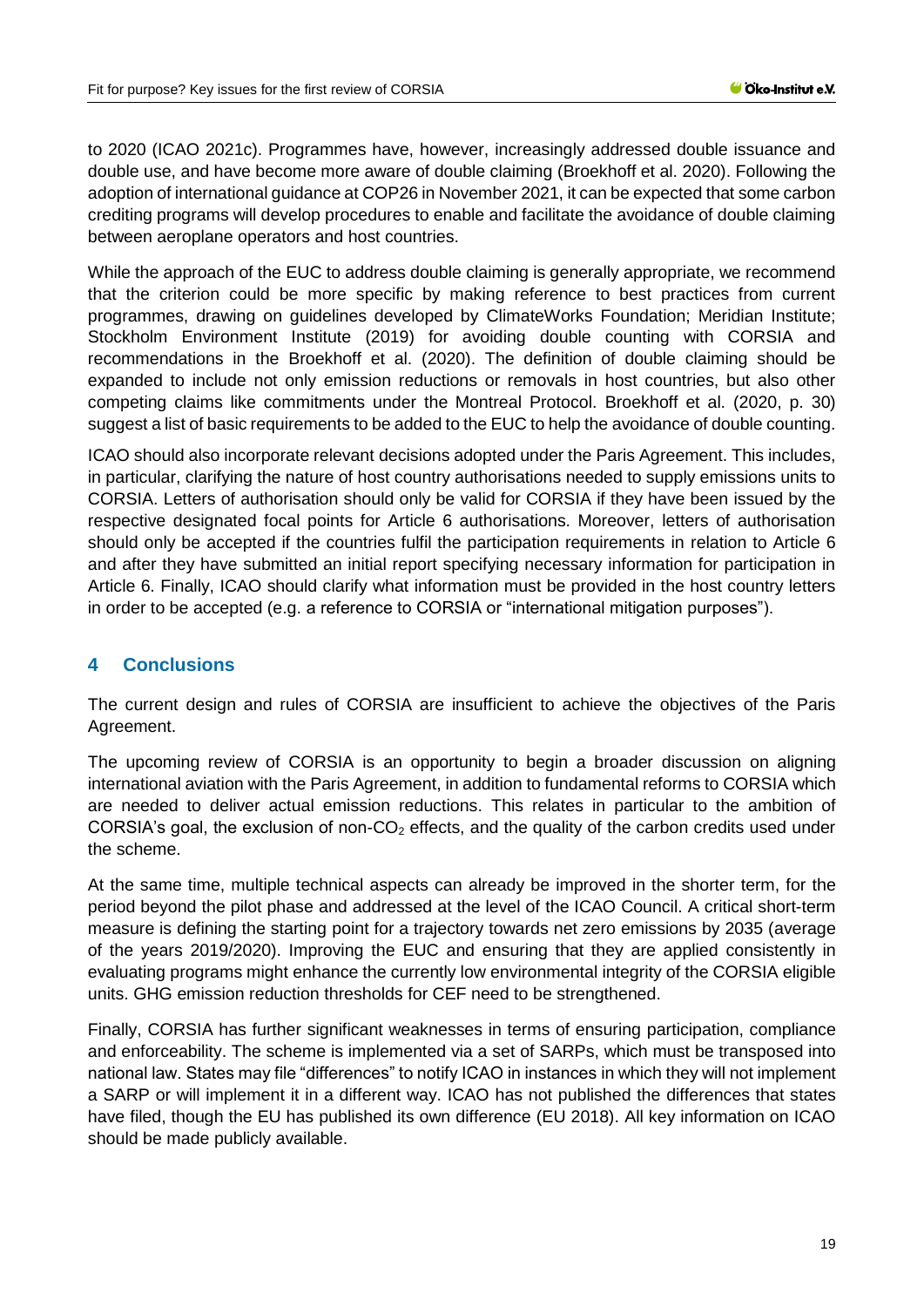# <span id="page-19-0"></span>**List of References**

- <span id="page-19-8"></span>Archer, D.; Eby, M.; Brovkin, V.; Ridgwell, A.; Cao, L.; Mikolajewicz, U.; Caldeira, K.; Matsumoto, K.; Munhoven, G.; Montenegro, A.; Tokos, K. (2009): Atmospheric Lifetime of Fossil Fuel Carbon Dioxide. In: *Annu. Rev. Earth Planet. Sci.* 37 (1), pp. 117–134. DOI: 10.1146/annurev.earth.031208.100206.
- <span id="page-19-7"></span>Broekhoff, D.; Gillenwater, M.; Colbert-Sangree, T.; Cage, P. (2019): Securing Climate Benefit: A Guide to Using Carbon Offsets: Greenhouse Gas Management Institute / Stockholm Environment Institute. Online available at http://www.offsetguide.org/wpcontent/uploads/2019/11/11.15.19.pdf.
- <span id="page-19-1"></span>Broekhoff, D.; Schneider, L.; Tewari, R.; Fearnehough, H.; Warnecke, C. (2020): Options for Improving the Emission Unit Eligibility Criteria under the Carbon Offsetting and Reduction Scheme for International Aviation, 36/2020. Umweltbundesamt. Berlin, 2020, last accessed on 10 Jun 2021.
- <span id="page-19-5"></span>Cames, M.; Graichen, J.; Siemons, A.; Cook, V. (2015): Emission reduction targets for international aviation and shipping. Oeko-Institut. European Parliament (ed.), 2015. Online available at http://www.europarl.europa.eu/RegData/etudes/STUD/2015/569964/IPOL\_STU(2015)569964\_ EN.pdf, last accessed on 11 Nov 2019.
- <span id="page-19-6"></span>Cames, M.; Harthan, R.; Füssler, J.; Lazarus, M.; Lee, C.; Erickson, P.; Spalding-Fecher, R. (2017): How additional is the clean development mechanism? Analysis of the application of current tools and proposed alternatives. Berlin. Oeko-Institut e.V. Online available at https://ec.europa.eu/clima/sites/clima/files/ets/docs/clean\_dev\_mechanism\_en.pdf.
- <span id="page-19-4"></span>Climate Action Tracker (2020): International Shipping/Aviation Assessment, June 2020 Release, 2020. Online available at https://climateactiontracker.org/press/international-shipping-andaviation-emissions-goals-both-critically-insufficient/, last accessed on 4 Oct 2021.
- <span id="page-19-3"></span>Climate Action Tracker (2021): International Shipping/Aviation Assessment, August 2021 Update, 2021. Online available at https://climateactiontracker.org/sectors/aviation/, last accessed on 20 Dec 2021.
- <span id="page-19-9"></span>ClimateWorks Foundation; Meridian Institute; Stockholm Environment Institute (2019): Guidelines on Avoiding Double Counting for the Carbon Offsetting and Reduction Scheme for International Aviation (CORSIA), by the Avoiding Double Counting Working Group, 2019. Online available at https://3515dcb4-3ad4-4296-902a-

4e1f83b3dd98.filesusr.com/ugd/ab534e\_d65b234cea994eaf8194c13bf11a9bdf.pdf, last accessed on 23 Aug 2021.

<span id="page-19-2"></span>EASA - European Union Aviation Safety Agency (2020): Updated analysis of the non-CO2 climate impacts of aviation and potential policy measures pursuant to the EU Emissions Trading System Directive Article 30(4), Report from the European Commission to the European Parliament and the Council (COM(2020)747final), 2020. Online available at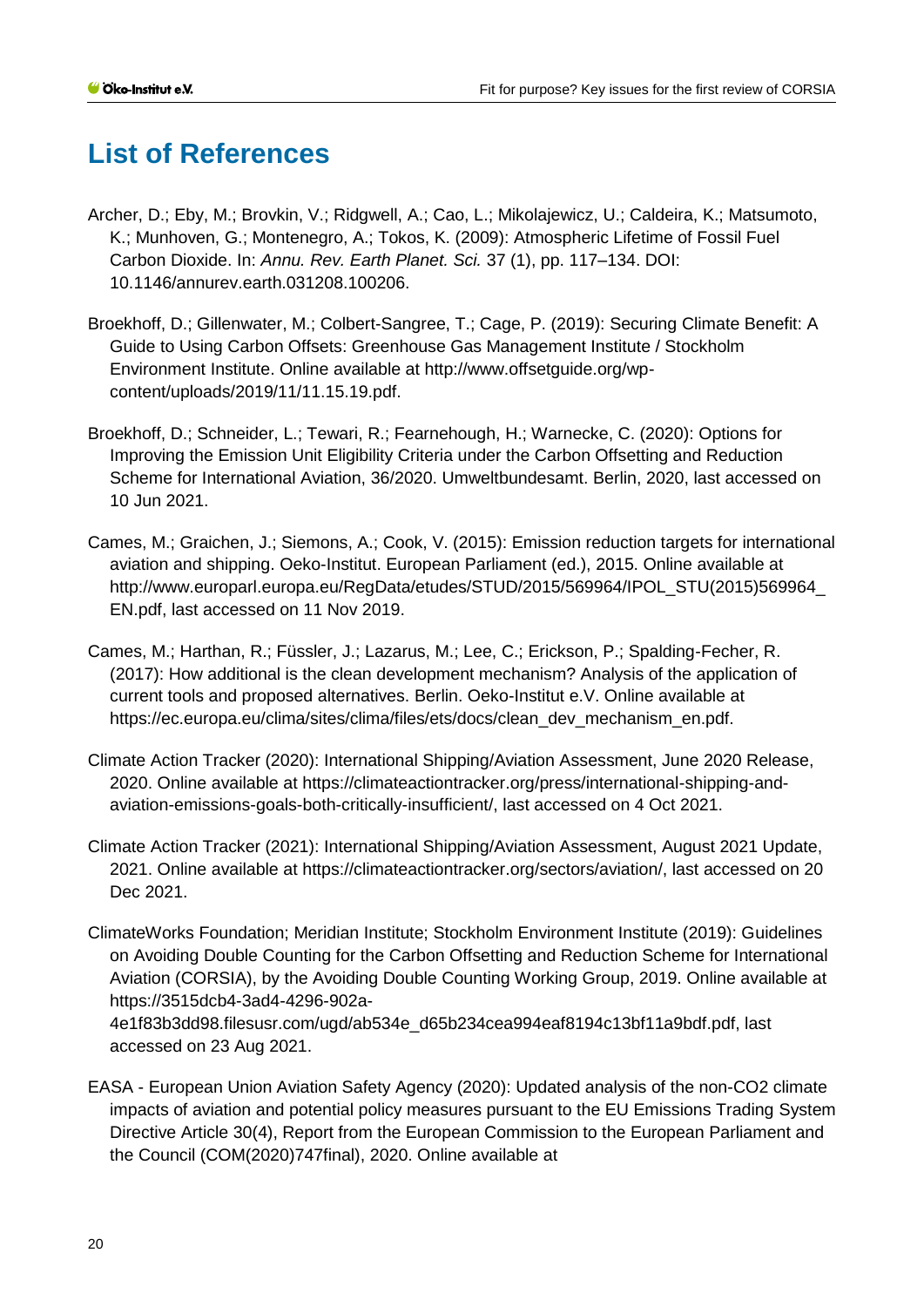https://ec.europa.eu/clima/news/updated-analysis-non-co2-effects-aviation\_en, last accessed on 2 Dec 2020.

- <span id="page-20-3"></span>EC - European Commission (2021): Proposal for a Regulation of the European Parliament and of the Council on ensuring a level playing field for sustainable air transport (COM(2021) 561 final), 2021. Online available at https://ec.europa.eu/info/sites/default/files/refueleu\_aviation\_- \_sustainable\_aviation\_fuels.pdf, last accessed on 23 Aug 2021.
- <span id="page-20-7"></span>EU - Europäische Union (2018): Council Decision (EU) 2018/2027, on the position to be taken on behalf of the European Union within the International Civil Aviation Organization in respect of the First Edition of the International Standards and Recommended Practices on Environmental Protection - Carbon Offsetting and Reduction Scheme for International Aviation (CORSIA), 2018. Online available at https://eur-lex.europa.eu/legalcontent/EN/TXT/PDF/?uri=CELEX:32018D2027&from=EN, last accessed on 23 Aug 2021.
- <span id="page-20-2"></span>EU - European Union (2009): Directive 2009/30 of the European Parliament and of the Countil of 23 April 2009 amending Directive 98/70/EC as regards the specification of petrol, diesel and gas-oil and introducing a mechanism to monitor and reduce greenhouse gas emissions and amending Council Directive 1999/32/EC as regards the specification of fuel used by inland waterway vessels and repealing Directive 93/12/EEC. In: *OJ L* (140), pp. 88–113. Online available at http://eur-

lex.europa.eu/LexUriServ/LexUriServ.do?uri=OJ:L:2009:140:0088:0113:EN:PDF, last accessed on 25 Jun 2014.

- <span id="page-20-4"></span>Fearnehough, H.; Warnecke, C.; Schneider, L.; Broekhoff, D.; La Hoz Theuer, S. (2019): Offset credit supply potential for CORSIA. Umweltbundesamt. Berlin, 2019. Online available at https://newclimate.org/wp-content/uploads/2019/11/Offset-credit-supply-potential-for-CORSIA.pdf, last accessed on 3 Sep 2021.
- <span id="page-20-5"></span>Gillenwater, M. (2012): What is Additionality?. GHG Management Institute. Washington D.C., 2012. Online available at https://ghginstitute.org/research/.
- <span id="page-20-0"></span>Graichen, J.; Graichen, V. (2020): Analysis of potential reforms of aviation's inclusion in the EU ETS. Oeko-Institut. Transport & Environment (ed.), 2020. Online available at https://www.transportenvironment.org/sites/te/files/publications/2020\_11\_Oko\_Institute\_analysis \_potential\_reforms\_aviation\_inclusion\_ETS.pdf.
- <span id="page-20-6"></span>Graichen, V.; Cames, M.; Gores, S.; Anderson, G.; Faber, J.; van Wijngaarden, L.; van Velzen, A. (2019): Further development of the EU ETS for aviation against the background of the introduction of a global market-based measure by ICAO (UBA Climate Change, 42/2020). Umweltbundesamt, 2019. Online available at https://www.umweltbundesamt.de/publikationen/further-development-of-the-eu-ets-for-aviation, last accessed on 22 Jul 2021.
- <span id="page-20-1"></span>ICAO - International Civial Aviation Organization (2018): First Edition to the International Standards and Recommended Practices. Environmental Protection. Annex 16 to the Convention on International Civil Aviation. Volume IV. Carbon Offset and Reduction Scheme for International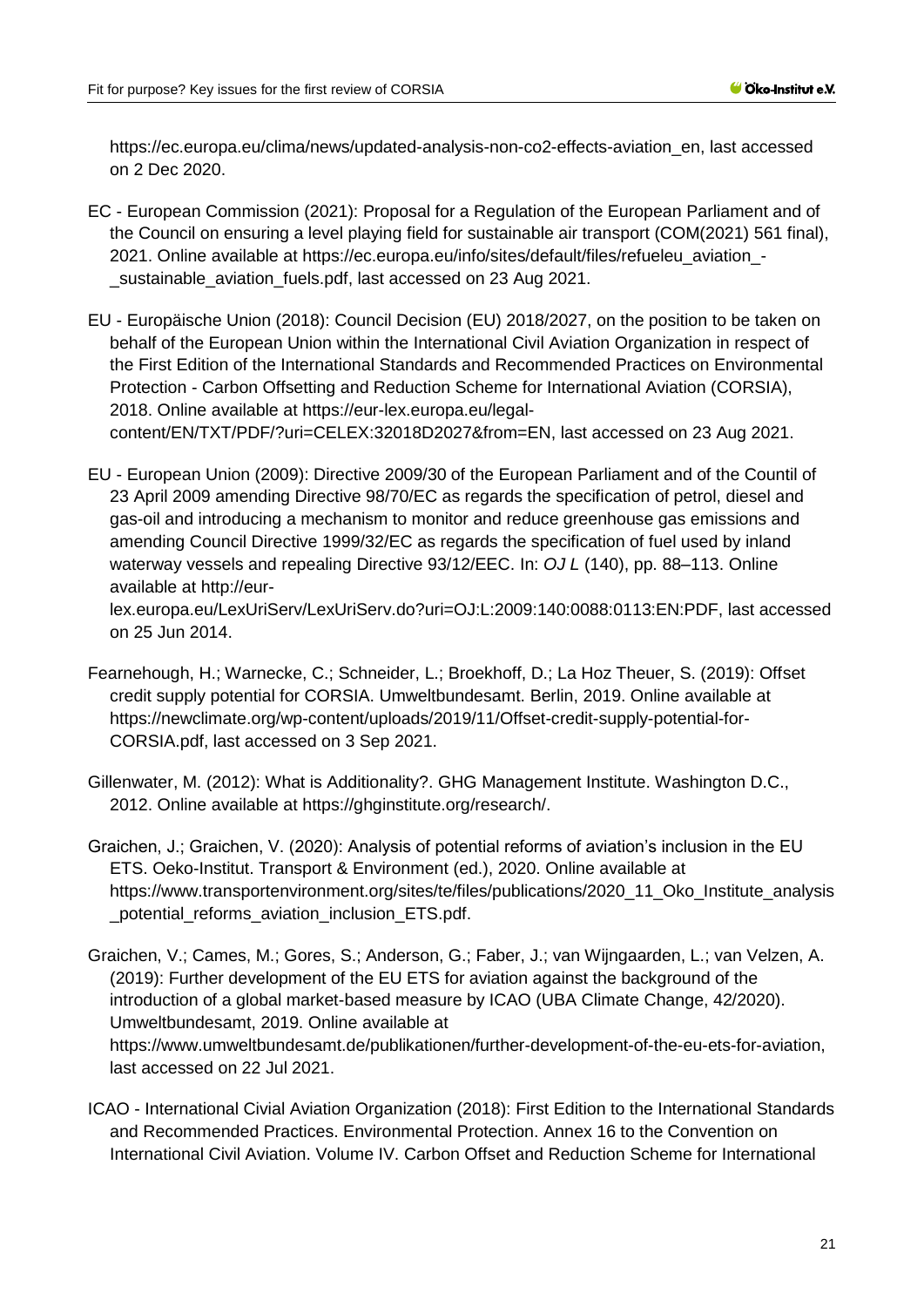Aviation (CORSIA), 2018. Online available at https://www.icao.int/environmentalprotection/CORSIA/Pages/SARPs-Annex-16-Volume-IV.aspx, last accessed on 4 Aug 2021.

<span id="page-21-2"></span>ICAO - International Civial Aviation Organization (2021a): Update to Scenario Based Analyses of Potential Impacts of Covid19 on CORSIA, Council 223rd session, Presentation of the Executive Summary by CAEP. In collaboration with CAEP, International Civial Aviation Organization. Online available at https://www.icao.int/environmentalprotection/CORSIA/Documents/CAEP\_Update%20COVID-19%20impact%20analyses.pdf, last accessed on 29 Jul 2021.

<span id="page-21-7"></span>ICAO - International Civial Aviation Organization (ed.) (2020a): Recommendations on CORSIA eligible emission units - TAB recommendations from its first assessment, excerpt from the TAB report of January 2020. Technical Advisory Body, 2020. Online available at https://www.icao.int/environmentalprotection/CORSIA/Documents/TAB/Excerpt\_TAB\_Report\_Jan\_2020\_final.pdf, last accessed on 22 Jul 2021.

- <span id="page-21-0"></span>ICAO - International Civil Aviation Organization (2016): Resolution A39-3: Consolidated statement of continuing ICAO policies and practices related to environmental protection – Global Marketbased Measure (MBM) scheme, 38th session of the Assembly. Montreal, 2016. Online available at http://www.icao.int/environmental-protection/Documents/Resolution\_A39\_3.pdf, last accessed on 20 Aug 2021.
- <span id="page-21-5"></span>ICAO - International Civil Aviation Organization (2019a): Committee on Aviation Environmental Protection Report, 11th Meeting, Doc 10126 CAEP/11, 2019. Online available at https://store.icao.int/en/committee-on-aviation-environmental-protection-report-doc-10126, last accessed on 9 Feb 2022.

<span id="page-21-4"></span>ICAO - International Civil Aviation Organization (2019b): CORSIA Eligibility Framework and Requirements for Sustainability Certification Schemes, 2019. Online available at https://www.icao.int/environmentalprotection/CORSIA/Documents/ICAO%20document%2003%20- %20Eligibility%20Framework%20and%20Requirements%20for%20SCS.pdf, last accessed on 23 Aug 2021.

- <span id="page-21-6"></span>ICAO - International Civil Aviation Organization (2019c): CORSIA Emissions Unit Eligibility Criteria, 2019. Online available at https://www.icao.int/environmentalprotection/CORSIA/Documents/ICAO\_Document\_09.pdf, last accessed on 21 Jul 2021.
- <span id="page-21-1"></span>ICAO - International Civil Aviation Organization (2019d): Resolution A40-18: Consolidated statement of continuing ICAO policies and practices related to environmental protection - Climate change, 40<sup>th</sup> session of the ICAO Assembly, 2019. Online available at https://www.icao.int/environmental-protection/Documents/Assembly/Resolution\_A40- 18 Climate Change.pdf, last accessed on 7 Apr 2021.
- <span id="page-21-3"></span>ICAO - International Civil Aviation Organization (2020b): CORSIA Approved Sustainability Certification Schemes, 2020. Online available at https://www.icao.int/environmental-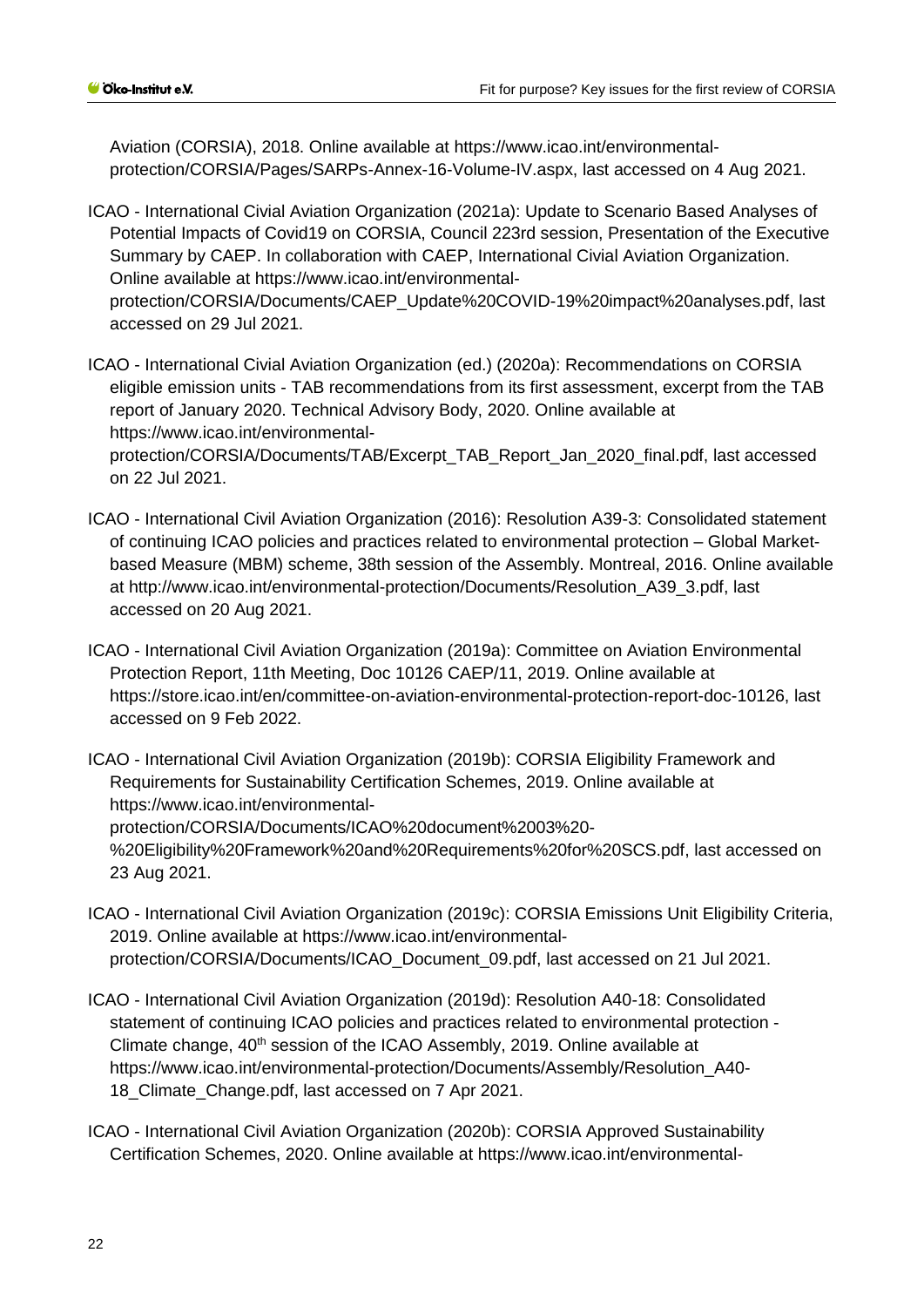protection/CORSIA/Documents/ICAO%20document%2004%20-%20Approved%20SCSs.pdf, last accessed on 23 Aug 2021.

<span id="page-22-5"></span>ICAO - International Civil Aviation Organization (2021b): CORSIA Default Life Cycle Emissions Values for CORSIA Eligible Fuels, 2021. Online available at https://www.icao.int/environmentalprotection/CORSIA/Documents/ICAO%20document%2006%20- %20Default%20Life%20Cycle%20Emissions%20-%20March%202021.pdf, last accessed on 4 Aug 2021.

<span id="page-22-8"></span>ICAO - International Civil Aviation Organization (2021c): CORSIA Eligible Emission Units, 2021. Online available at https://www.icao.int/environmentalprotection/CORSIA/Documents/ICAO%20Document%2008%20\_%20CORSIA%20Eligible%20E missions%20Units\_March%202021.pdf, last accessed on 4 Aug 2021.

<span id="page-22-6"></span>ICAO - International Civil Aviation Organization (2021d): CORSIA Methodology for Calculating Actual Life Cycle Emissions Values, 2021. Online available at https://www.icao.int/environmentalprotection/CORSIA/Documents/ICAO%20document%2007%20- %20Methodology%20for%20Actual%20Life%20Cycle%20Emissions%20- %20March%202021.pdf, last accessed on 23 Aug 2021.

<span id="page-22-4"></span>ICAO - International Civil Aviation Organization (2021e): CORSIA Sustainability Criteria for CORSIA Eligible Fuels, Version November 2021, 2021. Online available at https://www.icao.int/environmentalprotection/CORSIA/Documents/ICAO%20document%2005%20- %20Sustainability%20Criteria%20-%20November%202021.pdf, last accessed on 20 Jan 2022.

<span id="page-22-1"></span>ICAO (2013): ICAO Assembly  $-38<sup>th</sup>$  session. Resolution A38-18, Report of the executive committee on agenda item 17 (Section on Climate Change). Montreal, 2013. Online available at http://www.icao.int/Meetings/a38/Documents/Resolutions/a38\_res\_prov\_en.pdf.

<span id="page-22-7"></span>ICAP - International Carbon Action Partnership (2021): Emissions trading worldwide, Status Report 2021. Berlin, 2021. Online available at https://icapcarbonaction.com/en/?option=com\_attach&task=download&id=723, last accessed on 2 Mar 2022.

- <span id="page-22-0"></span>ICF Consulting; Air Transportation Analytics; NewClimate Institute; Cambridge Econometrics; HFW; Sven Starckx (2020): Assessment of ICAO's global market-based measure (CORSIA) pursuant to Article 28b and for studying cost passthrough pursuant to Article 3d of the EU ETS Directive. European Commission (ed.). Brussels, 2020, last accessed on 18 Mar 2021.
- <span id="page-22-3"></span>IEA (2020): CO2 Emissions from Fuel Combustion: Overview, International Energy Agency. Online available at https://www.iea.org/reports/co2-emissions-from-fuel-combustion-overview, last accessed on 9 Jun 2021.
- <span id="page-22-2"></span>IPCC - Intergovernmental Panel on Climate Change (2018): Global warming of 1.5°C, An IPCC Special Report on the impacts of global warming of 1.5°C above pre-industrial levels and related global greenhouse gas emission pathways, in the context of strengthening the global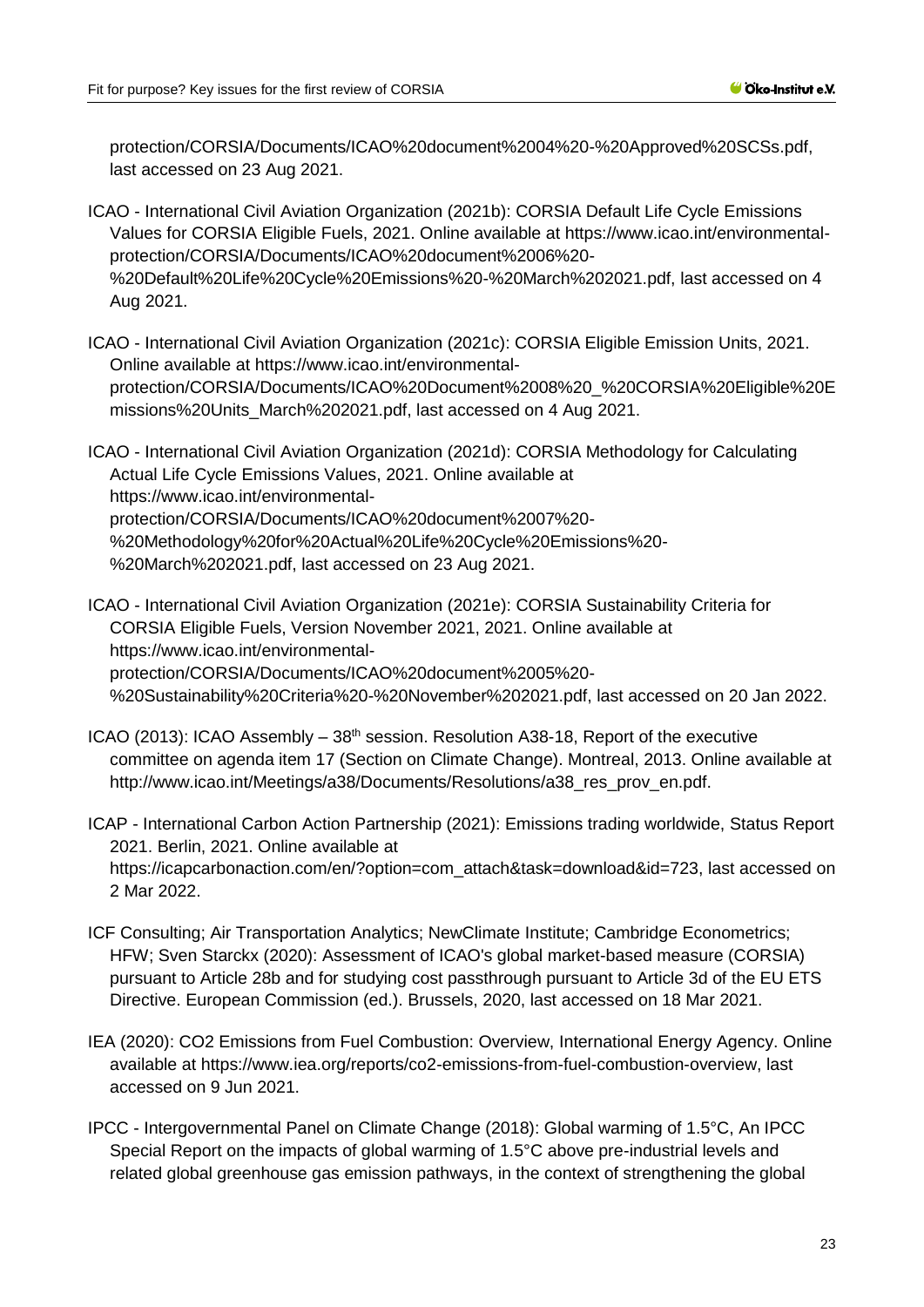response to the threat of climate change, sustainable development, and efforts to eradicate poverty. Geneva, 2018. Online available at https://www.ipcc.ch/site/assets/uploads/sites/2/2019/06/SR15\_Full\_Report\_High\_Res.pdf, last accessed on 31 Aug 2021.

- <span id="page-23-5"></span>Ishikawa, T.; Yamasaki, S.; Fearnehough, H.; Schneider, L.; Warnecke, C.; Hemmi, T.; Yamaguchi, K.; Takahashi, K. (2020): CDM supply potential for emission reductions up to the end of 2020. Institute for Global Environmental Strategies; MUFG; NewClimate Institute; Oeko-Institut, 2020. Online available at https://www.oeko.de/publikationen/p-details/cdm-supplypotential-for-emission-reductions-up-to-the-end-of-2020, last accessed on 3 Sep 2021.
- <span id="page-23-0"></span>Lee, D. S.; Fahey, D. W.; Skowron, A.; Allen, M. R.; Burkhardt, U.; Chen, Q.; Doherty, S. J.; Freeman, S.; Forster, P. M.; Fuglestvedt, J.; Gettelman, A.; León, R. R. de; Lim, L. L. et al. (2021): The contribution of global aviation to anthropogenic climate forcing for 2000 to 2018. Atmospheric Environment 244, p. 117834. DOI: 10.1016/J.ATMOSENV.2020.117834.
- <span id="page-23-1"></span>Masson-Delmotte, V.; P. Zhai; A. Pirani; S. L. Connors; C. Péan; S. Berger; N. Caud; Y. Chen; L. Goldfarb; M. I. Gomis; M. Huang; K. Leitzell; E. Lonnoy et al. (2021): Climate Change 2021: The Physical Science Basis. Contribution of Working Group I to the Sixth Assessment Report of the Intergovernmental Panel on Climate Change. Intergovernmental Panel on Climate Change. Cambridge University Press (ed.), 2021. Online available at https://www.ipcc.ch/report/ar6/wg1/, last accessed on 20 Aug 2021.
- <span id="page-23-2"></span>Matthews, D. H.; Tokarska, K. B.; Rogelj, J.; Smith, C. J.; MacDougall, A. H.; Haustein, K.; Mengis, N.; Sippel, S.; Forster, P. M.; Knutti, R. (2021): An integrated approach to quantifying uncertainties in the remaining carbon budget. In: *Commun Earth Environ* 2 (1), pp. 1–11. DOI: 10.1038/s43247-020-00064-9.
- <span id="page-23-7"></span>Michaelowa, A.; Hermwille, L.; Espelage, A.; Michaelowa, K. (2021): Ambition coefficients, aligning baseline for international carbon markets with net zero pathways (Carbon Mechanisms Review, Vol.9). Wuppertal-Institut für Klima, Umwelt, Energie (ed.), 2021. Online available at https://www.perspectives.cc/public/fileadmin/user\_upload/ambition\_coefficients-cmr10-21.pdf.
- <span id="page-23-4"></span>Pavlenko, N.; Searle, S.; Christensen, A. (2019): The cost of supporting alternative jet fuels in the European Union, Working Paper 2019-05. International Council on Clean Transportation, 2019. Online available at https://theicct.org/sites/default/files/publications/Alternative\_jet\_fuels\_cost\_EU\_2020\_06\_v3.pdf, last accessed on 23 Aug 2021.
- <span id="page-23-3"></span>Schneider, L.; Graichen, J. (2020): Should CORSIA be changed due to the COVID-19 crisis?. Oeko-Institut. Berlin, 2020. Online available at https://www.oeko.de/fileadmin/oekodoc/Should-CORSIA-be-changed-due-to-the-COVID-19-crisis.pdf, last accessed on 4 Nov 2020.
- <span id="page-23-6"></span>Schneider, L.; Healy, S.; Fallasch, F.; Léon, F. de; Rambharos, M.; Schallert, B.; Holler, J.; Kizzier, K.; Petsonk, A.; Hanafi, A. (2020): What makes a high-quality carbon credit? Phase 1 of the "Carbon Credit Guidance for Buyers" project: Definition of criteria for assessing the quality of carbon credits. Berlin: World Wildlife Fund (WWF-US), Environmental Defense Fund (EDF),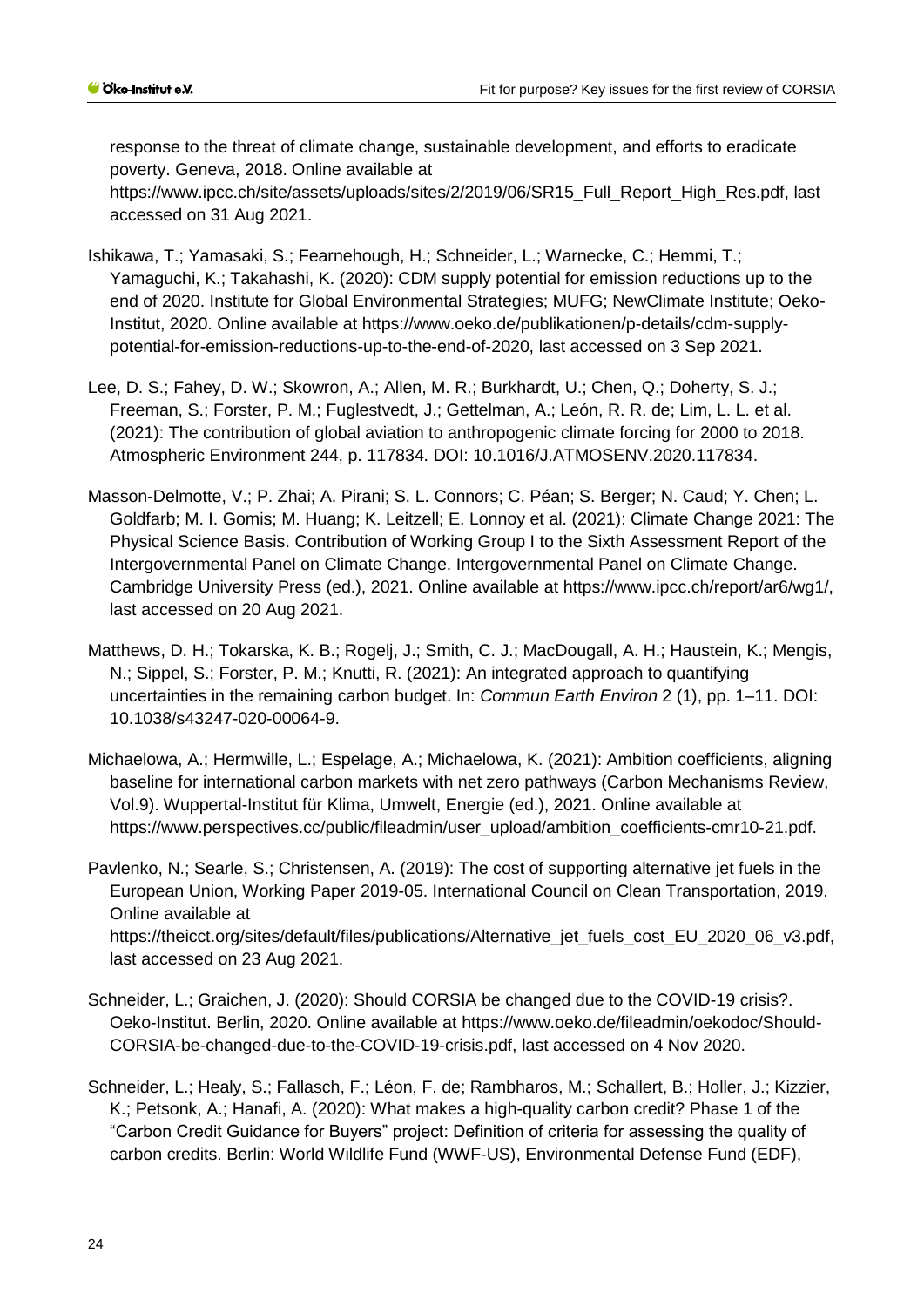Oeko-Institut. Online available at https://www.oeko.de/fileadmin/oekodoc/What-makes-a-highquality-carbon-credit.pdf.

- <span id="page-24-6"></span>Schneider, L.; La Hoz Theuer, S. (2019): Environmental integrity of international carbon market mechanisms under the Paris Agreement. In: *Climate Policy* 19 (3), pp. 386–400. DOI: 10.1080/14693062.2018.1521332.
- <span id="page-24-8"></span>Schneider, L.; Michaelowa, A.; Broekhoff, D.; Espelage, A.; Siemons, A. (2019): Lessons learned from the first round of applications by carbon-offsetting programs for eligibility under CORSIA. Oeko-Institut; Perspectives Climate Change; SEI, 2019. Online available at https://www.oeko.de/en/publications/p-details/lessons-learned-from-the-first-round-ofapplications-by-carbon-offsetting-programs-for-eligibility-u-1, last accessed on 4 Oct 2021.
- <span id="page-24-1"></span>Siemons, A.; Schneider, L.; Wissner, N.; Keimeyer, F.; Gores, S.; Graichen, J. (2021): Options for regulating the climate impacts of aviation. Oeko-Institut. Stiftung Klimaneutralität (ed.), 2021. Online available at https://www.oeko.de/fileadmin/oekodoc/Options-for-regulating-the-climateimpacts-of-aviation.pdf, last accessed on 1 Jun 2021.
- <span id="page-24-7"></span>TAB - Technical Advisory Body (2019): Public comments received on the responses to the Call for Applications for assessment by the TAB, 2019. Online available at https://www.icao.int/environmental-protection/CORSIA/Documents/TAB/TAB\_Public comments\_Consolidated.pdf.
- <span id="page-24-3"></span>Teoh, R.; Schumann, U.; Majumdar, A.; Stettler, M. E. J. (2020): Mitigating the Climate Forcing of Aircraft Contrails by Small-Scale Diversions and Technology Adoption. In: *Environ. Sci. Technol.* 54 (5), pp. 2941–2950. DOI: 10.1021/acs.est.9b05608.
- <span id="page-24-2"></span>UBA - Umweltbundesamt (2019): Umweltschonender Luftverkehr, lokal-national-international (UBA Texte, 130/2019), 2019. Online available at https://www.umweltbundesamt.de/publikationen/umweltschonender-luftverkehr, last accessed on 13 Dec 2019.
- <span id="page-24-5"></span>UNFCCC - United Nations Framework Convention on Climate Change (2021): Decision-/CMA.3, Glasgow Climate Pact, 2021. Online available at https://unfccc.int/sites/default/files/resource/cma3\_auv\_2\_cover%20decision.pdf, last accessed on 13 Dec 2021.
- <span id="page-24-0"></span>UNFCCC (1998): Kyoto Protocol to the United Nations Framework Convention on Climate Change. UNFCCC, 1998. Online available at http://unfccc.int/resource/docs/convkp/kpeng.pdf, last accessed on 31 Aug 2021.
- <span id="page-24-4"></span>Voigt, C.; Kleine, J.; Sauer, D.; Moore, R. H.; Bräuer, T.; Le Clercq, P.; Kaufmann, S.; Scheibe, M.; Jurkat-Witschas, T.; Aigner, M.; Bauder, U.; Boose, Y.; Borrmann, S. et al. (2021): Cleaner burning aviation fuels can reduce contrail cloudiness. In: *Communications Earth & Environment*  2 (1), p. 114. DOI: 10.1038/s43247-021-00174-y.